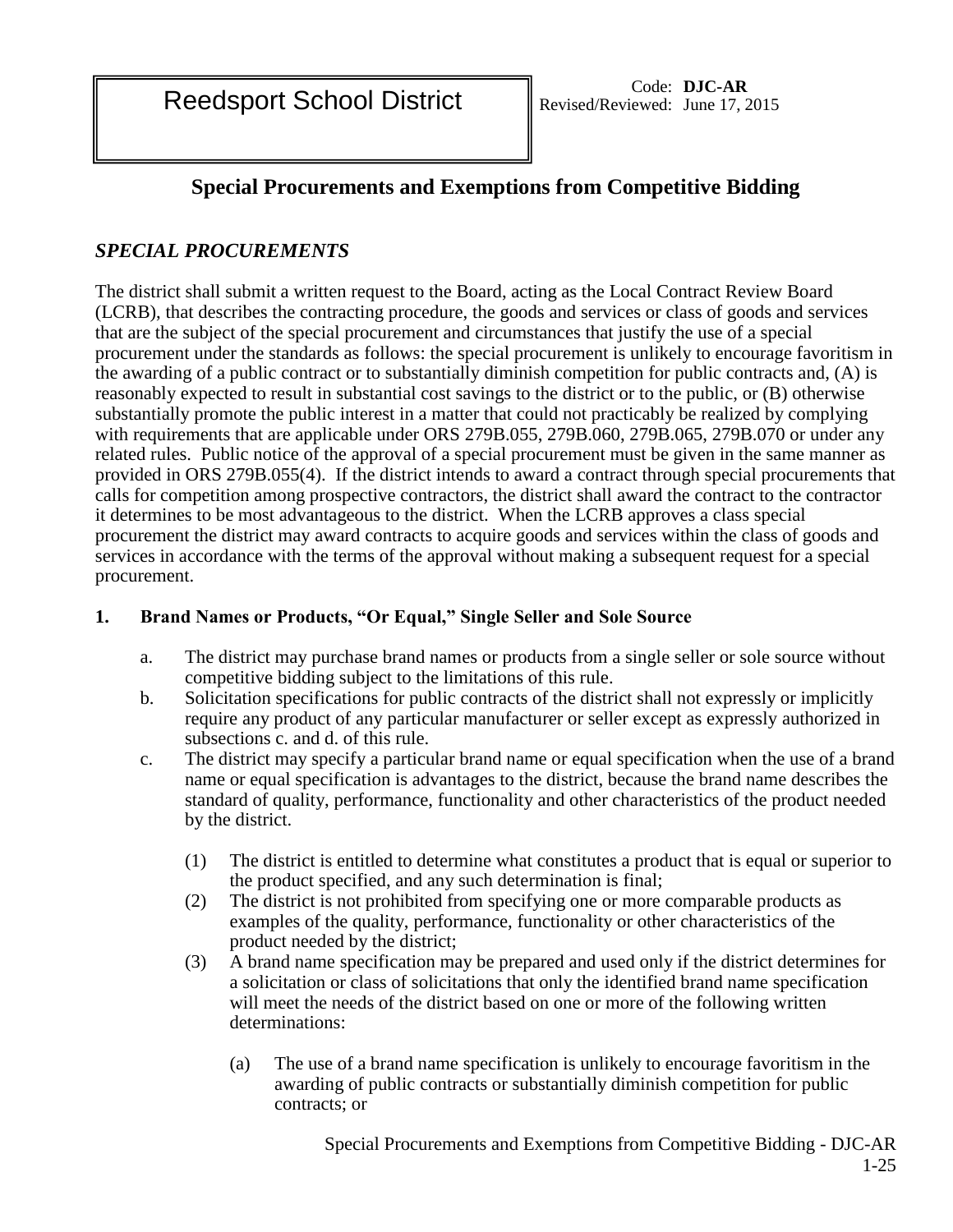- (b) Specification of the brand name, mark or product would result in cost savings to the district; or
- (c) There is only one manufacturer or seller of the product of the quality, performance or functionality required; or
- (d) The efficient utilization of existing goods requires the acquisition of compatible goods and services.
- d. The district may award a contract for goods or services without competition when the LCRB determines in writing that the goods or services, or the class of goods or services, are available from only one source. The determination of the source must be based upon written findings that shall include:
	- (1) A brief description of the contract or contracts to be covered, including contemplated future purchases;
	- (2) Description of the product or service to be purchased; and
	- (3) The reasons the district is seeking this procurement method, which shall include any of the following:
		- (a) That the efficient utilization of existing goods requires the acquisition of compatible goods or services; or
		- (b) That the goods or services required for the exchange of software or data with other public or private agencies are available from only one source; or
		- (c) That the goods or services are for use in a pilot or an experimental project; or
		- (d) To the extent reasonably practical, the contracting agency shall negotiate with the sole source to obtain contract terms advantageous to the contracting agency.
- e. The district may specify a product or service available from only one manufacturer but available through multiple sellers after complying with subsection c. above documenting the procurement file with the following information:
	- (1) If the total purchase is over \$ 5,000 but does not exceed \$150,000, and a comparable product or service is not available under an existing Mandatory Use Contract, the district must obtain informal competitive quotes, bids or proposals and document this process in the procurement file;
	- (2) If the purchase does not exceed \$150,000, and the supplies or services are not available under an existing price agreement for information technology with competing products or Mandatory Use Contract, the district must first request and obtain prior written authorization from the LCRB to proceed with the acquisition.
- f. If the district intends to make several purchases of brand name-specific supplies and services from a particular manufacturer or seller for a period not to exceed five years, the district must so state this in the procurement file and in the solicitation document, if any, or a public notice of a solicitation. If the total purchase amount is estimated to exceed \$150,000, this shall be stated in the advertisement for bids or proposals.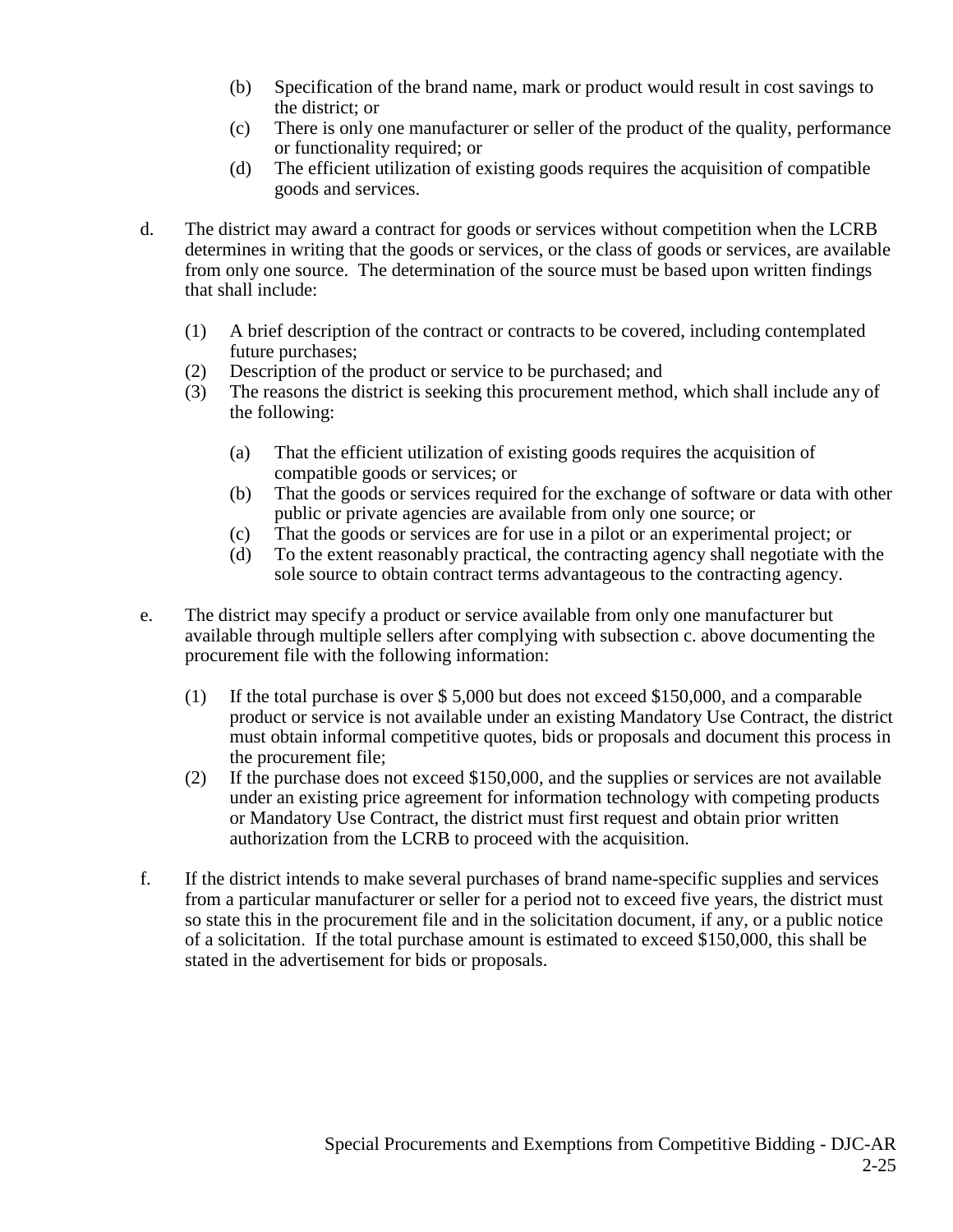# **Findings of Fact/Conclusion of Compliance with Law (OAR 125-247-0275)**

The district shall submit a written request to the local contract review board that describes the contracting procedure, goods and services subject of the special procurement and the circumstances that justify the use of the special procurement.

- a. It is unlikely that this special procurement will encourage favoritism in the awarding of public contracts or substantially diminish competition for such contracts and is reasonably expected to result in substantial cost savings to the district which could not be realized under ORS 279B.055, 279B.060, 279B.065 or 279B.070 as required by ORS 279B.085(4).
- b. Public notice of the approval must be given in the same manner as provided in ORS 279B.055(4).
- c. This rule requires the districts to make a good faith effort to determine that no other sources are available for the specified products.
- d. The district maintains open lists from which vendors are contacted for quotations and utilizes electronic means of determining new vendors on an ongoing basis.
- e. The awarding of a contract as described in this special procurement should result in substantial cost savings by virtue of the ability to reduce solicitation costs when it is known that comparable products are not available, or when specifying another product solely to meet a competition requirement might lead to lower initial cost but longer lifetime cost.
- f. When the local review board approves a class special procurement the district may award contracts to acquire goods and services within the class of goods and services in accordance with the terms of the approval without making a subsequent request for procurement.

# **2. Advertising Contracts, Purchase of**

- a. The district may purchase advertising in any media, regardless of a dollar amount, without competitive bidding.
- b. The Board acting as the LCRB of the district must use competitive methods whenever possible to achieve best value and must document in the procurement file the reasons why a competitive process was deemed impractical and the resulting contract must be in writing.
- c. If the anticipated purchase exceeds \$5,000 and a competitive method is used, the district must post notice on the Oregon Procurement Information Network (ORPIN).

# **Findings of Fact**

The district traditionally purchases advertising in newspapers. The following findings relate primarily to newspapers and written publications; however, the district may also purchase advertising for student activities or educational programs in other media, such as radio or television, where these findings apply:

- a. By their nature, media sources are generally unique. Advertisements are placed in a particular source because of the specific audience that source serves;
- b. Competition to furnish advertising space in daily newspapers of general, trade or business circulation in the vicinity of the district is limited;
- c. Cost savings are difficult to quantify where the sources are unique and not interchangeable;
- d. Advertisements may be placed to satisfy legal notice or Board policy requirements;
- e. Other published advertisements or notices, such as routine public notices, personnel recruitment information, etc., are placed in one or more of the publications of general circulation in the local area and other publications, as appropriate;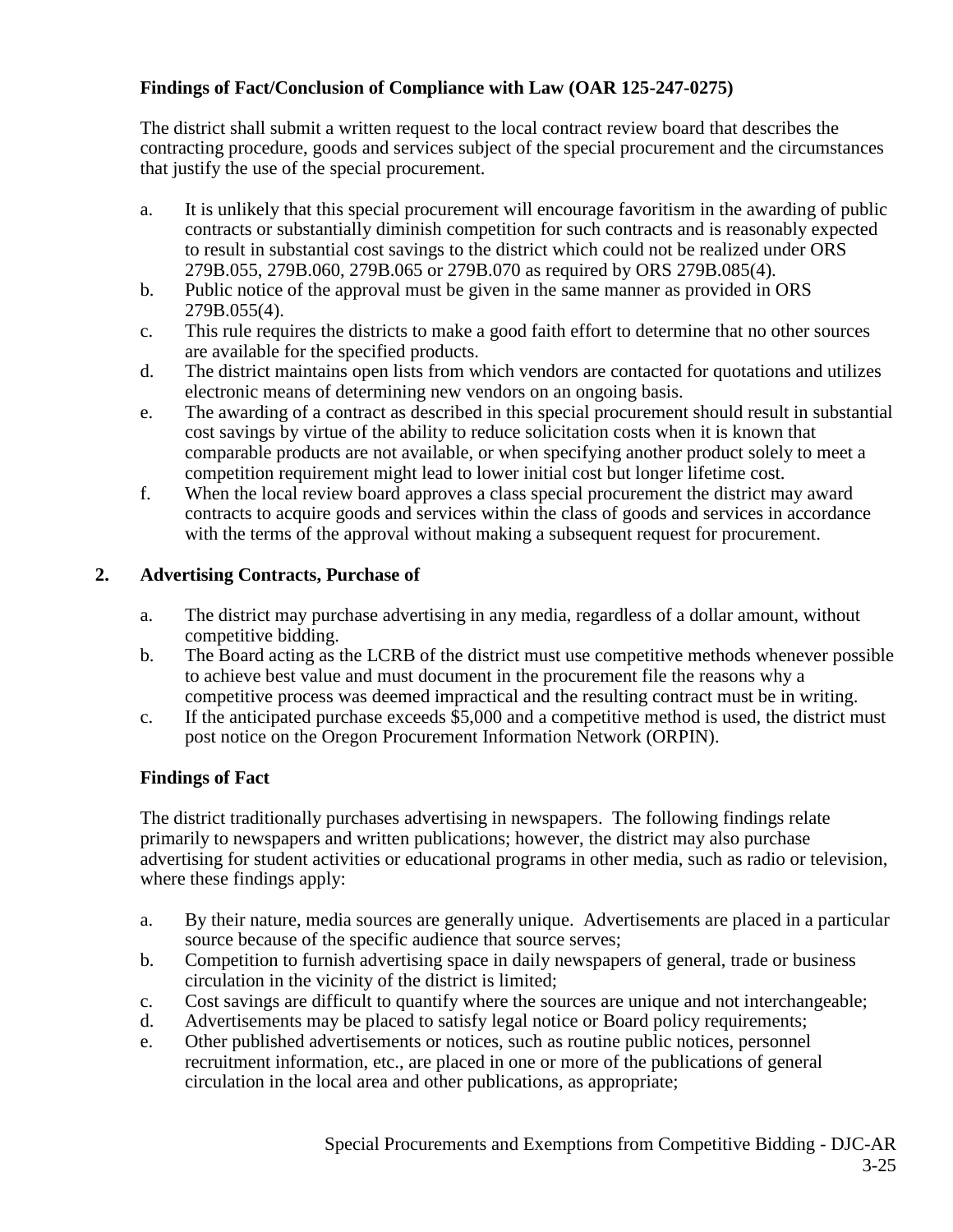- f. The communities served by the district rely upon its use of the local daily newspaper as a central source of news and information regarding district activities;
- g. It is unknown whether contracts for advertisements placed with radio, television or other broadcast media are going to result in cost savings if not placed for competitive bid or request for proposal (RFP). If possible savings could be obtained through competitive means, the district would attempt to obtain competitive quotes or bids, as appropriate.

#### **Conclusion of Compliance with Law**

Due to limited competition and unique nature of sources, it is unlikely that this class special procurement will encourage favoritism in the awarding of public contracts or substantially diminish competition for such contracts. Further, any contracts awarded under this class special procurement would result in a cost savings available to the district where the district can achieve volume savings through contracts for advertising with a particular media source, or otherwise substantially promote the public interest.

#### **3. Advertising Contracts, Sale of**

The district may sell advertising for district publications and activities, regardless of a dollar amount, without competitive bidding, including school newspapers, yearbooks, athletic programs, drama or music programs and the like.

#### **Findings of Fact**

Sales of advertising for student activities are generally other fund revenues, where student groups solicit advertisements from local businesses to help with the cost of the activity itself. A common example is the sale of advertising in school newspapers and yearbooks. The circulation of the newspaper and yearbook is limited to the students, teachers, parents and interested members of the community associated with the activities of that particular school. Due to the limited circulation and audience, the businesses that participate by purchasing advertising do so partly in the spirit of good will. Any business is welcome to place an advertisement in the school newspaper or yearbook; all it needs to do is to contact any district school department which publishes one. The district itself would not achieve any increased revenue to the General Fund by seeking competitive bids or proposals for such advertising. This holds true for other student activities, such as athletics, drama or music events and the like.

#### **Conclusion of Compliance with Law**

These findings indicate that it is unlikely that this special procurement will encourage favoritism in the awarding of public contracts or substantially diminish competition for such contracts. Any business or individual who wishes to advertise in this manner may do so by simply contacting the student group responsible for the activity.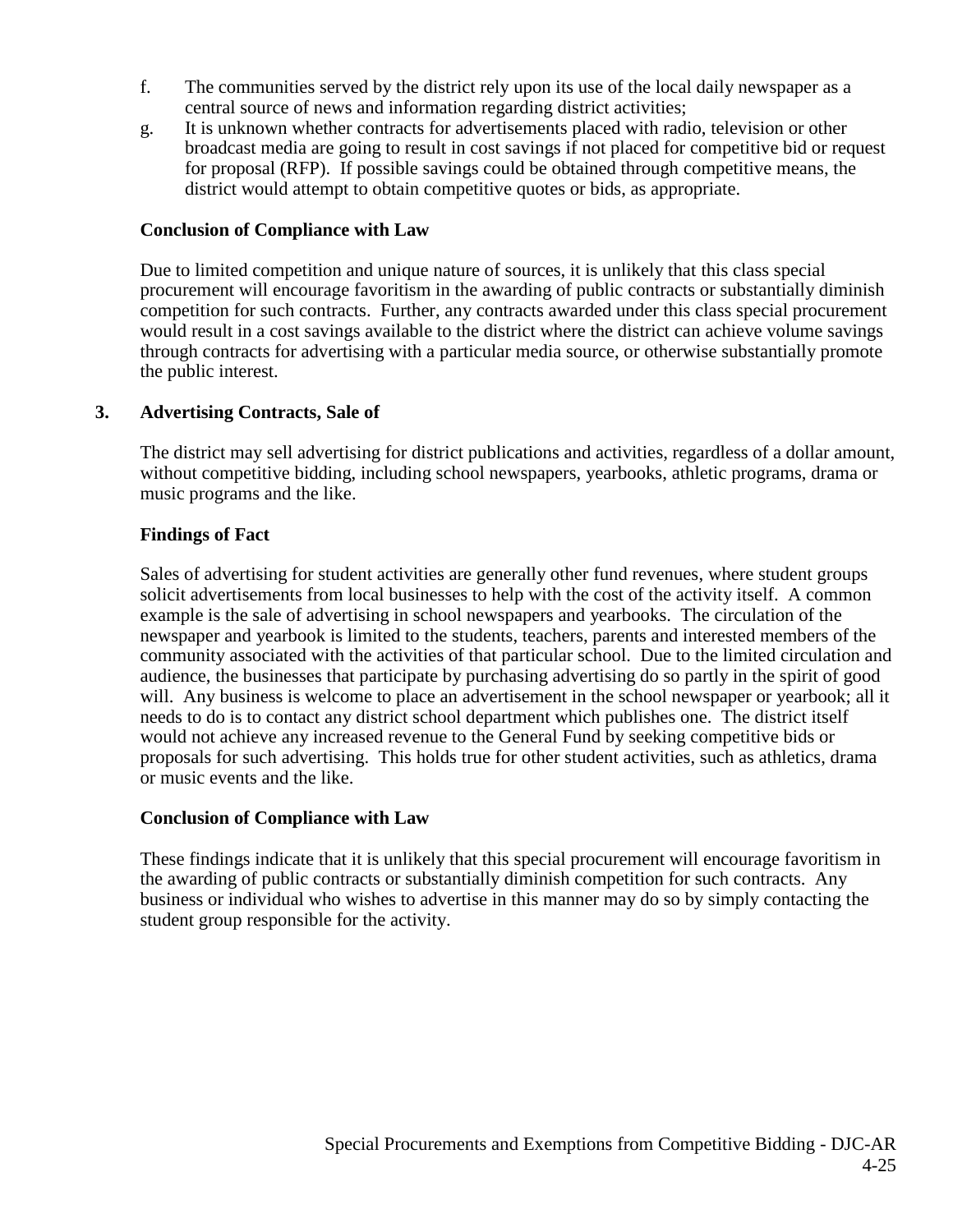The sale of advertising for student activities such as school newspapers, yearbooks, athletic, drama or music programs would not benefit from competitive procurement. Such a requirement would place an unnecessary burden on the student group's activity and there is no financial advantage to the district in doing so. Consequently, the cost savings test is not an issue.

# **4. Equipment Repair and Overhaul**

- a. The district may enter into a public contract for equipment repair or overhaul without competitive bidding, subject to the following conditions:
	- (1) Service or parts required are unknown and the cost cannot be determined without extensive preliminary dismantling or testing; or
	- (2) Service or parts required are for sophisticated equipment for which specially trained personnel are required and such personnel are available from only one source; and
	- (3) The purchase is made within the limits and pursuant to the methods in subsection b. of this rule.
- b. The following limitations apply to this rule:
	- (1) If the contract is less than or equal to \$150,000, the school or department shall submit in writing to the superintendent or designee the reasons why competitive bids or quotes are deemed to be impractical. The superintendent or designee will accordingly document in its procurement file and may enter directly into the contract;
	- (2) If the school or department official thinks the contract may exceed \$150,000, he/she shall submit in writing to the superintendent or designee the reasons why competitive bidding is deemed to be impractical and a description of the cost savings to be obtained by a special procurement. The superintendent or designee may prepare a specific request for the anticipated contract to be obtained through special procurement procedures to submit to the LCRB for approval.

# **Findings of Fact**

- a. The need for equipment repair or overhaul cannot be anticipated by district staff. If a piece of equipment is broken or not working properly, the district incurs cost of downtime, possible replacement equipment rental fees, staff time and other inconveniences or liabilities to its programs.
- b. Generally, there are a limited number of vendors who are able to perform repair or overhaul on a particular piece of equipment because of its make or manufacture. Sophisticated equipment may require specially trained personnel available from only one source. Often, a piece of equipment will have a partial warranty in place which will guarantee some savings to the district in the parts and/or labor needed to do the repair or overhaul. This warranty savings may only be achieved if the original manufacturer or provider of the equipment performs the necessary repair or overhaul.
- c. The dollar limits on the use of this special procurement procedure ensure that when the cost of the equipment repair or overhaul is expected to exceed \$150,000, the district will either seek formal competitive bids or, if that is not practical or cost effective, obtain a specific special procurement procedure from the LCRB to proceed with the purchase of the needed repair or overhaul.

# **Conclusion of Compliance with Law**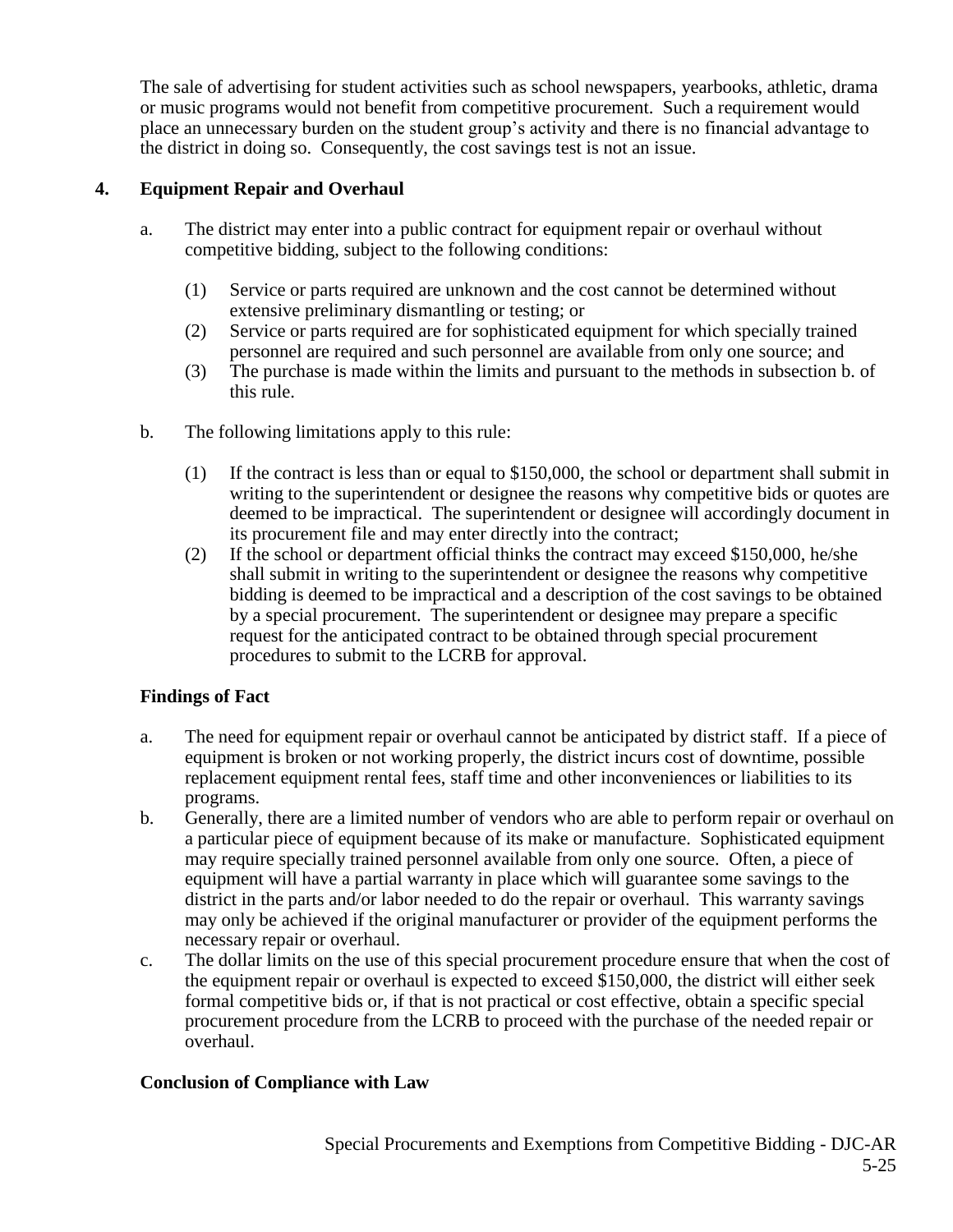It is unlikely that this special procurement procedure will encourage favoritism in the awarding of public contracts or substantially diminish competition for such contracts because the dollar limits incorporated into this special procurement when the anticipated costs exceed \$150,000, insure the district will seek formal competitive bids and proposals. If the formal process is not practical, the district will obtain a specific exemption from the LCRB to proceed with the purchase of the needed repair or overhaul.

The awarding of public contracts under this special procurement will result in a cost savings to the district, as required by ORS 279B.085, because the district incurs direct and indirect costs from the moment equipment breaks down or becomes unusable. This special procurement only applies to equipment already owned by the district and does not provide for the purchase of new equipment. The district must be able to purchase necessary services and parts as quickly as possible in order to minimize equipment downtime and potential costs during that downtime.

# **5. Copyrighted Materials**

The district may, without competitive bidding and regardless of a dollar amount, purchase copyrighted materials where there is only one known supplier available for such goods. Examples of copyrighted materials covered by this special procurement procedure may include, but are not necessarily limited to, newly adopted textbooks/instructional materials, workbooks, curriculum kits, reference materials, audio and visual media and non-mass-marketed software from a particular publisher or their designated distributor.

# **Findings of Fact**

- a. By their nature, copyrighted materials are protected for the use of a single owner. Copyrighted materials may not be duplicated by others without the copyright owner's permission or license. Copyrights are established and regulated under federal law.
- b. Often, copyrighted materials are produced by only one supplier who may be the owner of the copyright or his/her licensee. Textbooks/Instructional materials are examples of copyrighted materials that the district purchases through a sole source. Textbooks/Instructional materials are adopted through a statewide process under the authority of the Oregon Department of Education. A textbook/instructional material adoption defines the various materials which the district will purchase for use in its educational programs.

The district purchases its textbooks/instructional materials through the Northwest Textbook Depository. This practice enables the regional textbook depository to purchase and warehouse textbooks/instructional materials in conformance with adoptions made in the states of their region. The result is that savings are achieved through the depository's combined purchases on behalf of member districts. Freight costs for individual districts are reduced by the bulk purchases of the depository and the depository takes on the cost of stocking and warehousing enough to meet each member district's needs.

The system of textbook/instructional materials distribution enables the district to participate in the largest possible bulk purchasing activity of adopted textbooks/instructional materials in the region. This ensures a cost savings to the district. A savings that would be jeopardized if the district was to act as an individual purchaser.

#### **Conclusion of Compliance with Law**

This special procurement will not encourage favoritism or substantially diminish competition in the awarding of public contracts. The production and distribution of copyrighted materials is controlled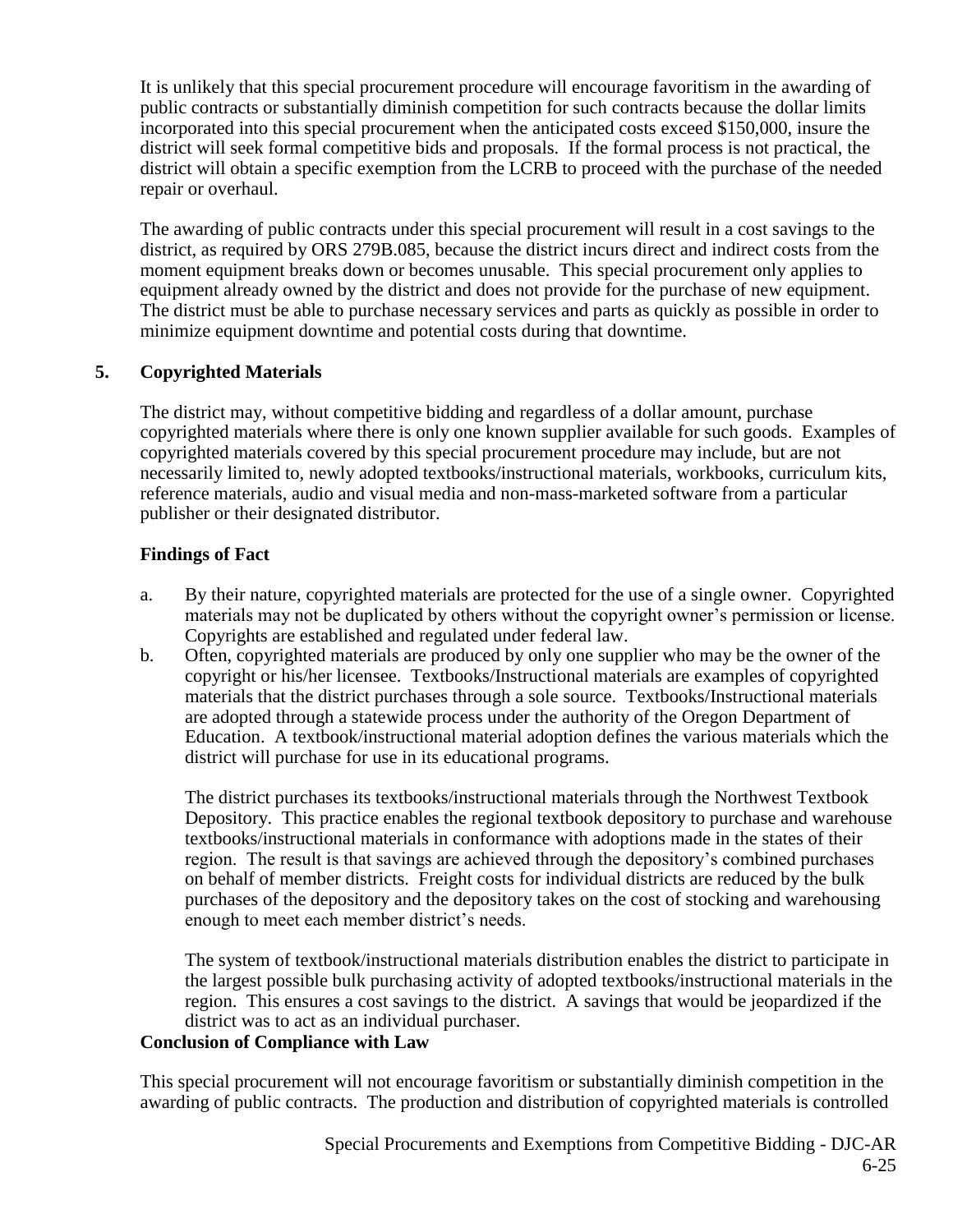by the owner of the copyright and may only be permitted through a sole source. The district has no control over this.

The awarding of contracts pursuant to this special procurement will result in a cost savings to the district when it needs to purchase copyrighted materials and there is only one known supplier for such goods, or otherwise substantially promote the public interest.

# **6. Product Prequalification**

- a. When specific design or performance specifications must be met or such specifications are impractical to create or reproduce for a type of product to be purchased, the district may specify a list of approved or qualified products by reference to the prequalified product(s) of particular manufacturers or vendors in accordance with the following product prequalification procedure:
	- (1) The district will make reasonable efforts to notify all known manufacturers and vendors of competing products of the district's intent to compile a list of prequalified products. The notice will explain the opportunity manufacturers and vendors of competing products will have to apply to have their product(s) included on the district's list of prequalified products. At its discretion, the district may provide notice by advertisement in a trade paper of general statewide circulation or other appropriate trade publication; or instead of advertising, the district may provide written notice to those manufacturers and vendors appearing on the appropriate list maintained by the district; and
	- (2) The district will accept manufacturer and vendor applications to include products in the district's list of prequalified products up to 15 calendar days prior to the initial advertisement for bids or proposals for the type of product to be purchased, unless otherwise specified in the advertisement or in the district's written notice.
- b. If the district denies an application for including a product on a list of prequalified products, the district shall promptly provide the applicant with a written notice of the denial and include the reason for denial. The applicant may submit a written appeal within 7 calendar days to the district business manager to request review and reconsideration of the denial.

# **Findings of Fact**

a. There are occasions when the district needs to establish a list of prequalified products before it invites bids or proposals to furnish the products. The district may have a specific performance or design need, but it is impractical for the district to create a specification for the type of products to be purchased. An example is audiovisual equipment. There is a tremendous variety of audiovisual products offered in the market. The equipment technology is complex and constantly changing. It would be very burdensome and time consuming for the district to generate nonbrand name, generic performance specifications for such equipment every time it wants to make a purchase.

Also, competition would be poorly served because bidders and proposers would not know in advance whether their offered product would meet the general specification substantially enough to be considered a responsive offer. The decision to make an award would be slow, because each product offered would have to be analyzed against the district's specification. Slowdown in the award process affects both bidders, who are asked to hold their bids open until award is made, and district programs, because staff are not able to order the equipment they need until the contract is awarded.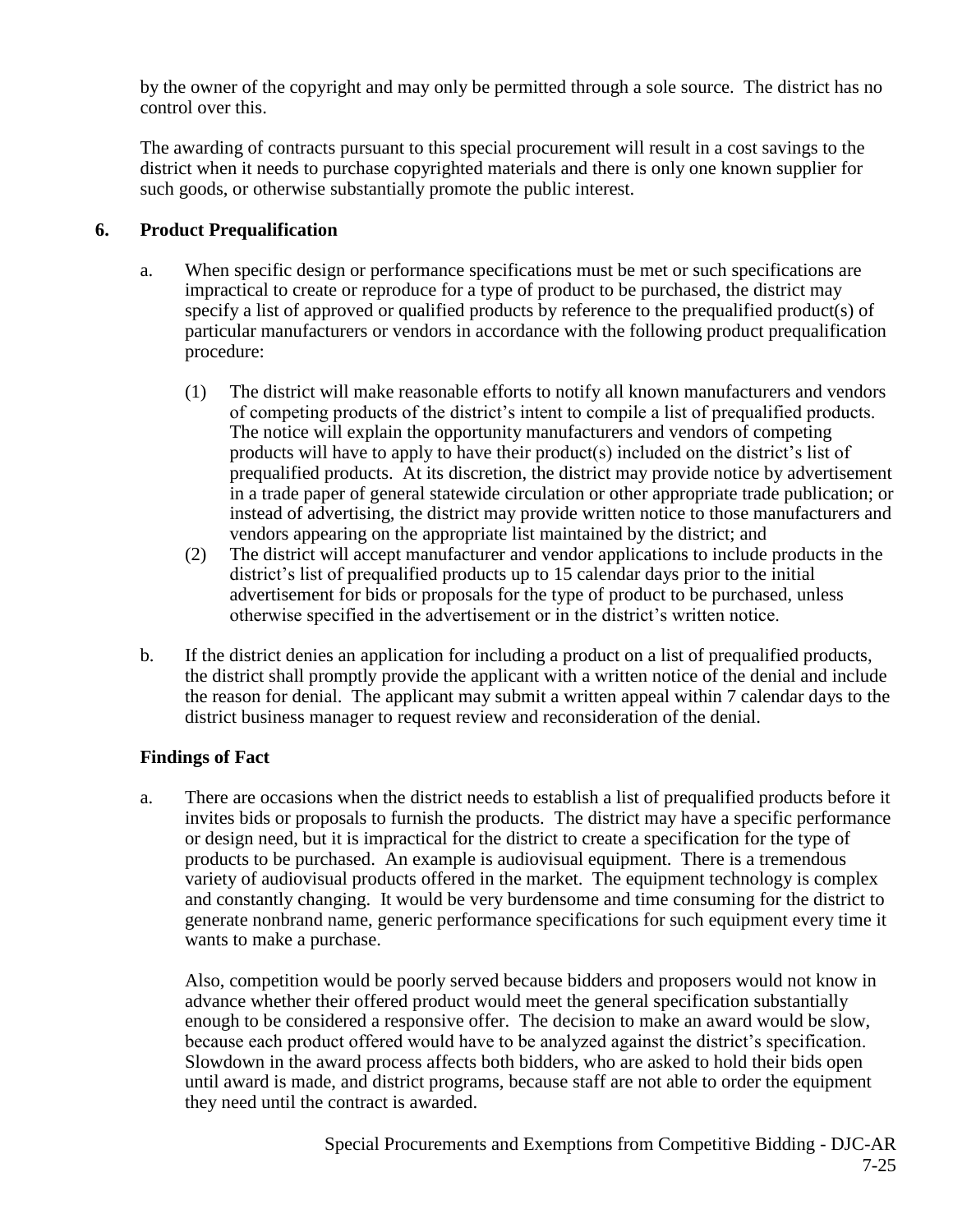In this case, it might be more cost effective and efficient for the district to prequalify products and establish a list of approved products before invitations to bid are sent out. The prequalification process can be done some time before the need for a new contract. Once the prequalified product list is established, the bidding and contract award process can go quickly and smoothly.

- b. A second occasion when prequalification of products will be useful is when the specific design or performance specifications for a product are so exacting that the district must have time to carefully consider what is offered in the market that may or may not meet the specifications and, if necessary, reconsider its options before issuing an invitation to bid.
- c. This rule sets out a process of prequalification which requires the use of advertisement or other appropriate means to notify vendors of competing products of their opportunity to submit items for prequalification. The district maintains vendor mailing lists which are open to all interested vendors. The district uses these lists routinely to notify vendors of its intentions to prequalify products or to invite bids on products.
- d. This includes a 15-day time limit between the closure of a prequalification list and a related invitation to bid. This time factor ensures that vendors have a reasonable time to apply to include their products on a prequalified product list.
- e. Subsection b., of this rule provides vendors with an appeal process to follow if their application for prequalification is denied.

#### **Conclusion of Compliance with Law**

Where prequalification of products is appropriate, it is unlikely that this special procurement will encourage favoritism in the awarding of public contracts or diminish competition for such contracts. There are several safeguards in the rule to prevent this, including notice, advertising, time and appeal process requirements to ensure that vendors are given a fair and open opportunity to participate in the prequalification process.

The prequalification of products process is a time-consuming effort for the district. It is not a shortcut procurement method. The district would use this method only after balancing cost-saving considerations, such as the ability of the district to create or generate nonbrand name generic specifications for types of products or the need for lengthy product evaluation prior to a contract award. If the prequalification method is chosen, it will result in a cost savings to the district because the normal method of product selection is too cumbersome and costly to pursue, or otherwise substantially promote the public interest.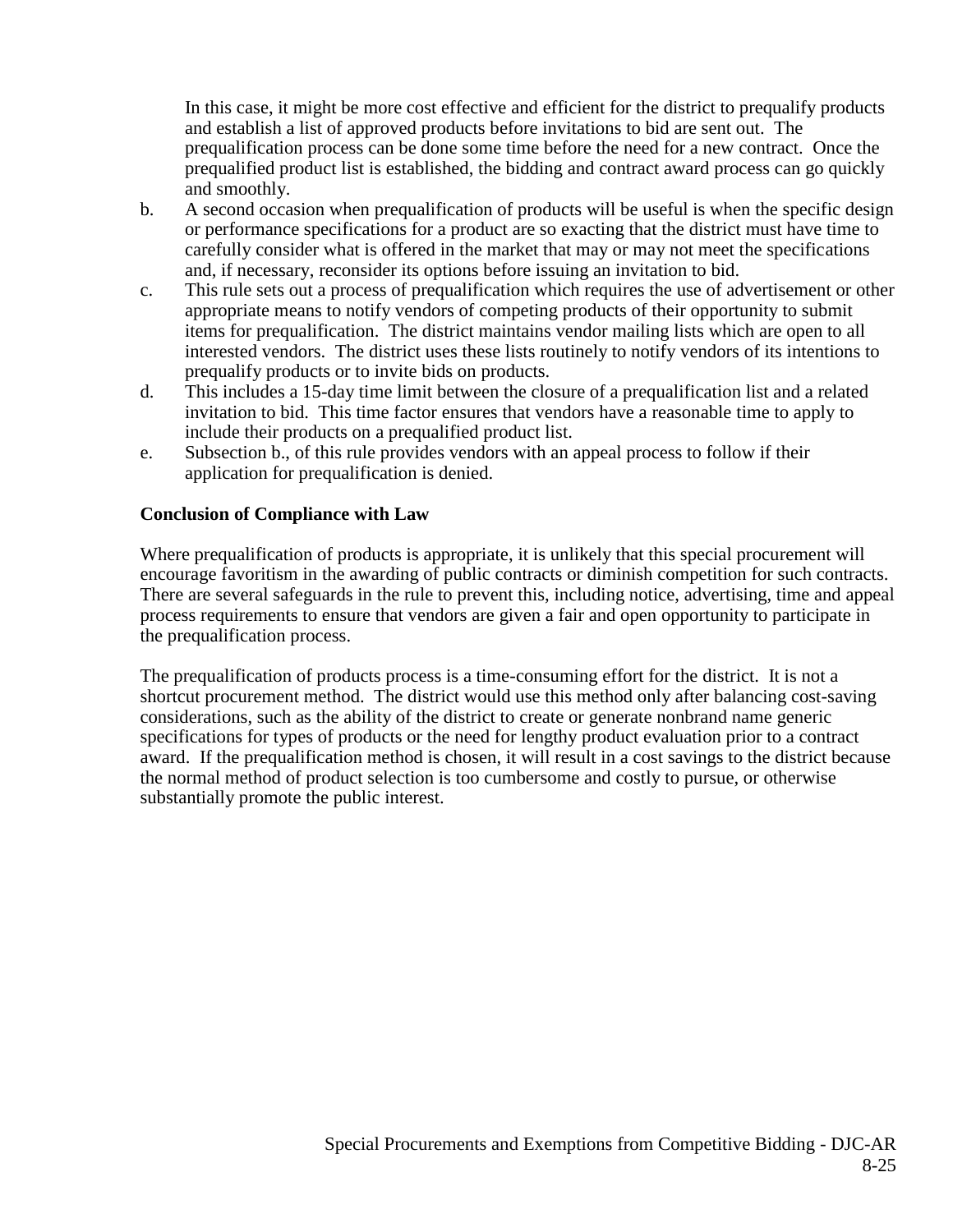# **7. Requirements Contracts (Blanket Purchase Orders, Price Agreements)**<sup>1</sup>

- a. The business manager, on behalf of the district, may establish requirements contracts for the purposes of minimizing paperwork, achieving continuity of product, securing a source of supply, reducing inventory, combining district requirements for volume discounts, standardization among school and departments and reducing lead time for ordering.
- b. The district may enter into a requirements contract (also known as a blanket purchase order or price agreement) whereby it is agreed to purchase goods or services for an anticipated need at a predetermined price or price discount from a price list, provided the contract is let by a competitive procurement process pursuant to the requirements of the public contracting code and these rules.
- c. Once a requirements contract is established, schools and departments may purchase the goods and services from the awarded contractor without first undertaking additional competitive solicitation.
- d. School and departments shall use requirements contracts established by the district, unless otherwise specified in the contract, allowed by law or these rules or specifically authorized by the [superintendent] or designee.
- e. Under the authority of ORS 279A.025 and 279B.085, the district may use the requirements contracts entered into by another Oregon public agency when:
	- (1) The original contract met the requirements of public contracting code; and
	- (2) The original contract allows other public agency usage of the contract; and
	- (3) The original public contracting agency concurs and this is documented by a written interagency agreement between the district and the agency.
- f. The term of any district requirements contract, including renewals, shall not exceed five years unless otherwise permitted under the public contracting code.

# **Findings of Fact**

 $\overline{a}$ 

- a. This rule permits the district to enter into a requirements contract, in which the vendor agrees to provide specified goods and services over the term of the contract at the bid price or discount rate. A requirements contract is useful when the purchase of the goods or services are routine and repetitive. For example, school, office, custodial and facilities maintenance supplies are customarily purchased through requirements contracts.
- b. Requirements contracts are a common method of minimizing paperwork, achieving continuity of product, securing a source of supply, reducing inventory, obtaining volume discounts, standardizing usage among schools and departments and reducing lead time for ordering.
- c. The district establishes a requirements contract as a result of open competitive bidding or RFP processes, unless otherwise permitted under the public contracting code.
- d. The district limits the term of a requirements contract, including all renewal options, to a maximum of five years before competitive rebidding must be done, unless otherwise permitted under the public contracting code.
- e. The district may use the requirements contracts established by other public agencies, subject to certain conditions of state law, Board policy and administrative regulation.

<sup>1</sup>The Oregon Procurement Information Network (ORPIN) allows authorized members to utilize the state's price agreement/contracts to purchase goods and services. Authorized ORCPP members can legally attach to a state price agreement and forego the competitive bid process. Access to hundreds of competitive price contracts for a wide variety of goods and services: vehicles, computers, furniture, copiers, fax machines, travel, pharmaceuticals, office products, etc., is available. Counties, cities, schools, municipalities or their public corporate entities having local governing authority, a United States governmental agency or American Indian tribe or agency are eligible to participate.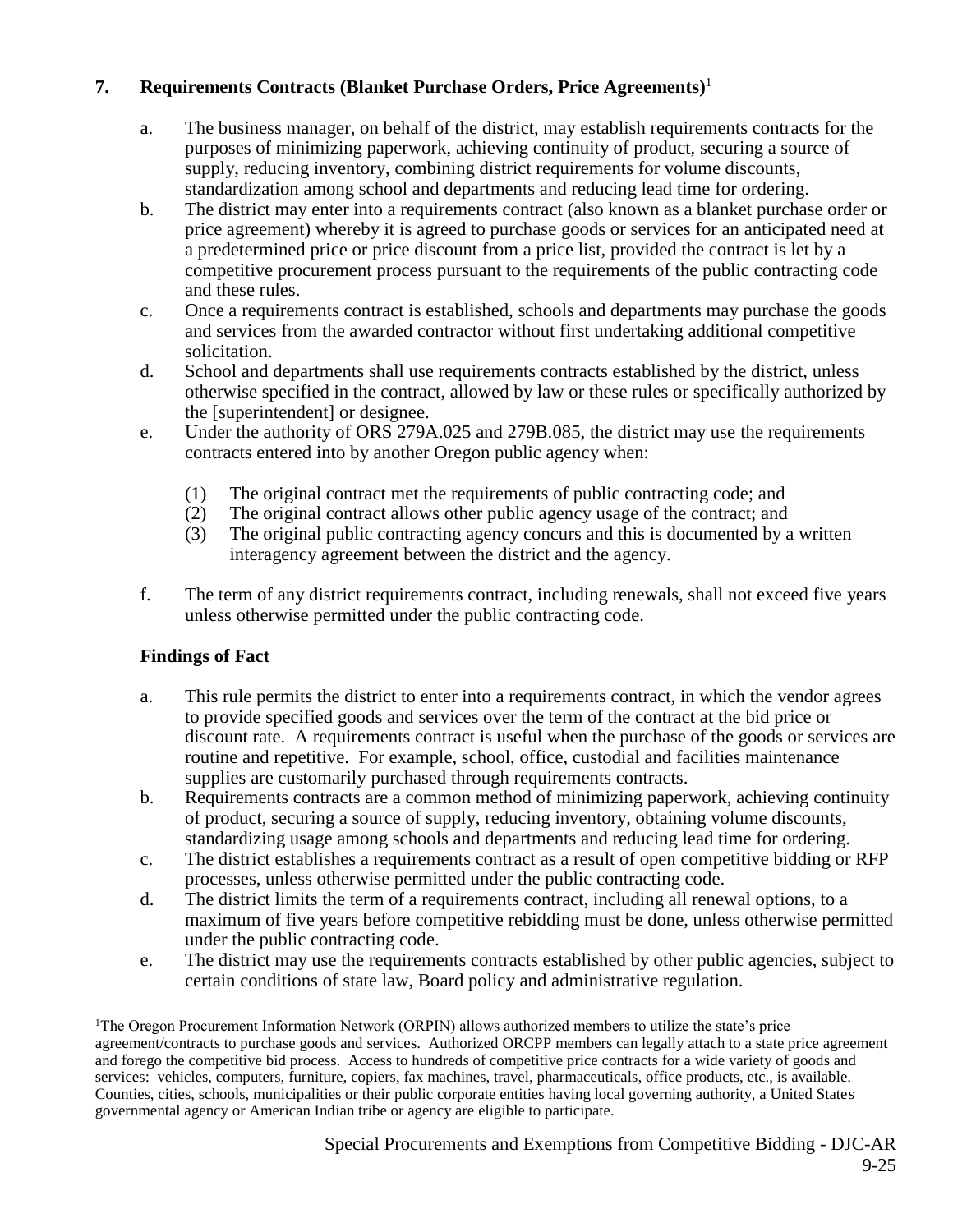# **Conclusion of Compliance with Law**

It is unlikely that this special procurement will result in favoritism in the awarding of public contracts or diminish competition for such contracts. The district will only enter into requirements contracts which result from open competitive bidding processes. This condition applies also to the use of requirements contracts established by other public contracting agencies.

The awarding of district requirements contracts will result in a cost savings to the district, or otherwise substantially promote the public interest. It would be costly and inefficient to make routine, repetitive purchases of goods and services through individual transactions. Also, the guaranteed volume of a requirements contract allows the district to get better prices from bidders.

# **8. Used Personal Property or Equipment, Purchase**<sup>2</sup>

- a. Subject to the provisions of this rule, the district may purchase used property or equipment without obtaining competitive bids or quotes, if the district has determined that the purchase will result in cost savings to the district and will not diminish competition or encourage favoritism. "Used personal property or equipment" is property or equipment which has been placed in its intended use by a previous owner or user for a period of time recognized in the relevant trade or industry as qualifying the personal property or equipment as "used" at the time of district purchase. Used personal property or equipment generally does not include property or equipment if the district was the previous user, whether under a lease, as part of a demonstration, trial or pilot project or similar arrangement.
- b. For purchases of used personal property or equipment costing less than or equal to \$150,000, the district shall, where feasible, obtain three competitive quotes unless the district has determined and documented that a purchase without obtaining competitive quotes will result in cost savings to the district and will not diminish competition or encourage favoritism.
- c. For purchases of used personal property or equipment totaling \$150,000 or more, the district shall attempt to obtain three competitive quotes. The district will keep a written record of the source and amount of quotes received. If three quotes are not available, a written record must be made of the attempt to obtain quotes.

# **Findings of Fact**

 $\overline{a}$ 

- a. The district is responsible to manage expenditures in the best interests of the public. Cost savings can be achieved through the procurement of used property and equipment. The district purchases used property and equipment when it meets the district's needs and is cost effective. Considerations include type, quality, quantity and estimated useful life of the used item.
- b. Used equipment and property becomes available sporadically and without notice. Used equipment and property is generally sold on a first-come, first-served basis. When used property or equipment does become available, the district must be able to respond immediately in order to obtain the property or equipment.
- c. Some types of property or equipment may not be readily available in the new goods market. The district may have to look for used items to fill the need.
- d. Competition to provide used property and equipment may be very limited and inconsistent, depending on the type of product.

<sup>&</sup>lt;sup>2</sup>When contracting with another governmental entity, a district has a statutory exception under ORS 279A.025. The district may purchase state/federal surplus property through the Department of Administrative Services, State Services Division for Surplus Property. For more information on this program, contact DAS at 503-378-4714.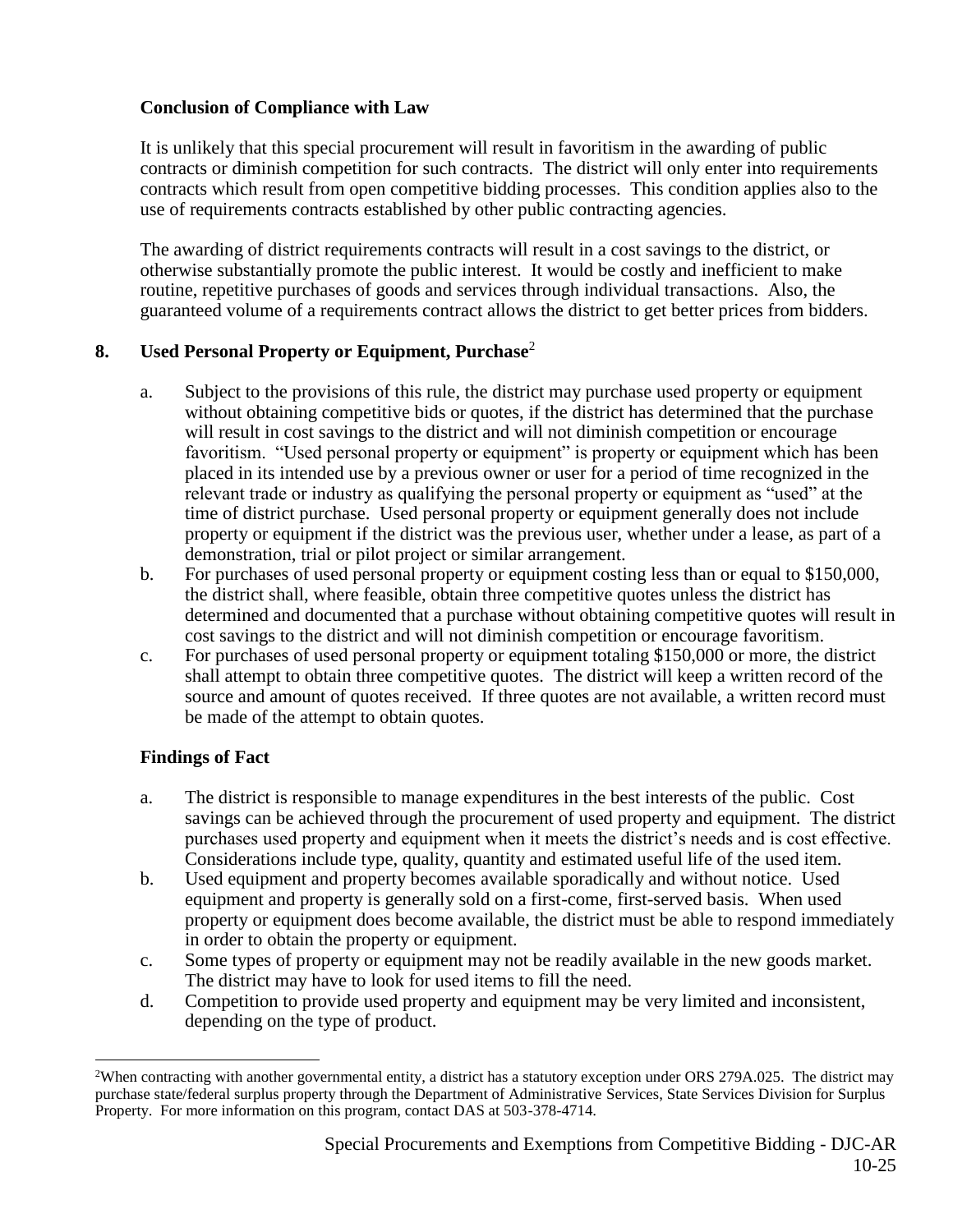e. The district maintains vendor lists which include information on whether a vendor provides used property or equipment. These lists are open to all vendors.

#### **Conclusion of Compliance with Law**

It is unlikely that this special procurement will encourage favoritism in the award of public contracts or substantially diminish competition for such contracts. The purchase of used property or equipment depends on an inconsistent, sporadic market. When a used item is available, there is often little competition available. Sources for used items of the type, quality and quantity required by the district are inconsistent. This rule requires the district to attempt to obtain and document quotes as appropriate to the dollar amount of the purchase. If the anticipated purchase is over \$150,000, the district will advertise its need.

The use of this special procurement will result in a cost savings to the district, or otherwise substantially promote the public interest. The cost of used equipment or property is generally substantially less than that of new. Savings of 20 percent to 50 percent are not uncommon. Used equipment can provide good value to the district and help ensure the continuation of district services and programs.

#### **9. Information Technology Contracts**

The district may enter into a contract to acquire information technology hardware and software without competitive bidding subject to the following conditions:

- a. If the contract amount does not exceed \$150,000, the district shall attempt to obtain three competitive quotes pursuant to the rules governing Intermediate Procurements. The district shall keep a written record of the sources of the quotes or proposals received. If three quotes or proposals are not reasonably available, fewer will suffice, but the district shall make a written record of the effort made to obtain the quotes or proposals.
- b. If the contract amount exceeds \$150,000, the district shall determine and use the best procurement method, pursuant to the public contracting code and these rules, and shall solicit written proposals in accordance with the requirements of the *Attorney General's Model Public Contract and LCRB Rules*. The district shall document the evaluation and award process, which will be part of the public record justifying the award;
- c. If the amount of the contract is estimated to exceed \$150,000, the district shall provide proposers an opportunity to review the evaluation of their proposals before final selection is made.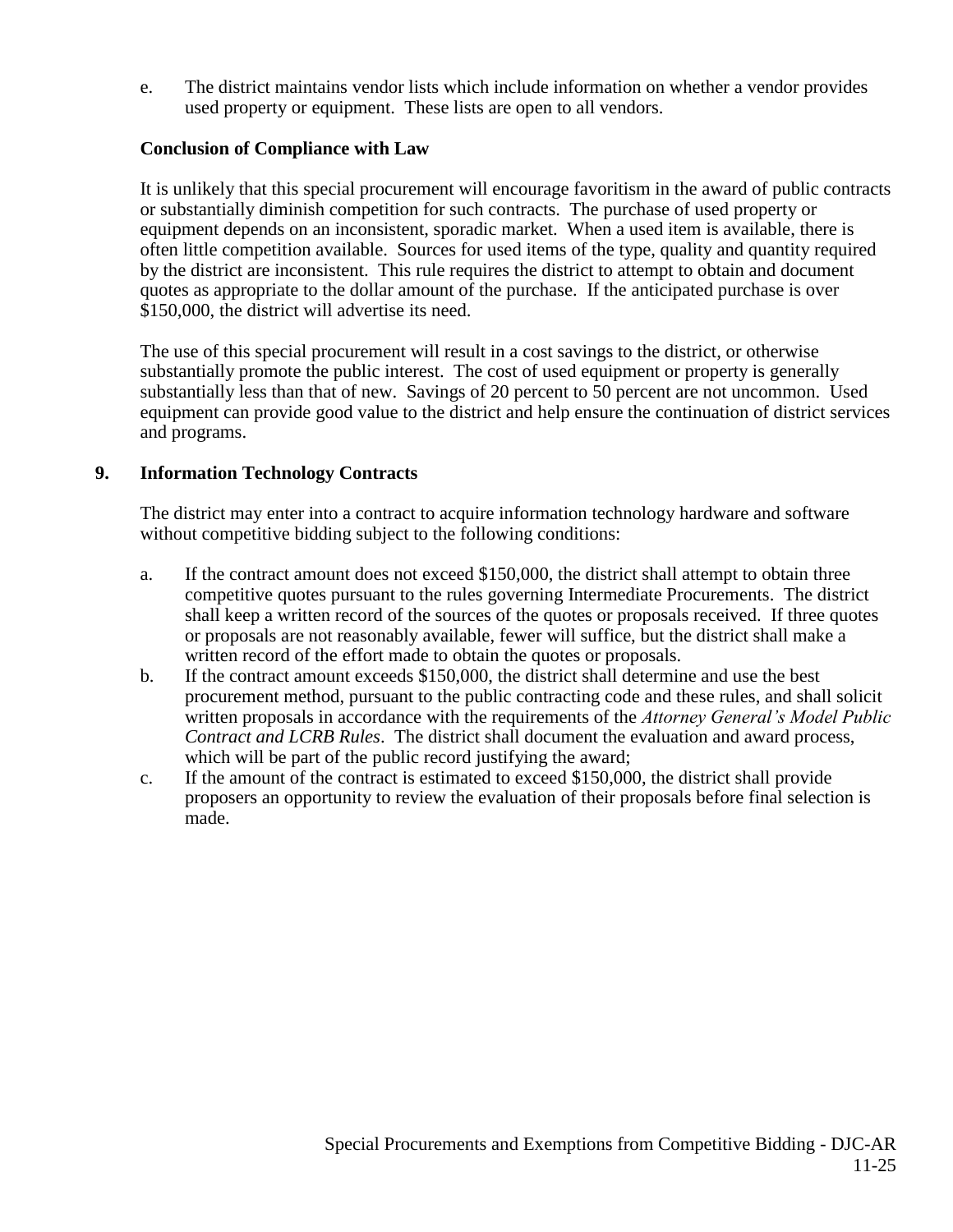- a. Rapid changes in technology make it necessary for the district to be able to purchase needed computer equipment quickly.
- b. Pricing for high-technology equipment also changes rapidly. It is frequently possible to take advantage of frequent price changes in the marketplace in the purchase of computer equipment.
- c. There is generally sufficient competition among vendors of information technology hardware and software for district business.
- d. The district will follow rules governing special procurements and obtain at least three informally solicited quotes for purchases less than or equal to \$150,000.
- e. If the district requires a brand name or sole source product, the district will follow its rule governing Brand Names or Products, "Or Equal," Single Seller and Sole Source, Section 1. under Special Procurements, to procure it.

#### **Conclusion of Compliance with Law**

It is unlikely that this special procurement will encourage favoritism in the award of district contracts or substantially diminish competition for district contracts. The purchase of information technology hardware and software will be made in accordance with other competitive bidding rules contained in this administrative regulation. If the anticipated purchase is over \$150,000, the district will advertise its need.

The use of this special procurement will result in a cost savings to the district, or otherwise substantially promote the public interest. Competition will be encouraged at all dollar levels of purchase of information technology hardware and software. This rule gives the district some flexibility in selecting the method of competitive procurement but requires adherence to the rule on brand name or sole source acquisitions if those situations occur.

#### **10. Telecommunications Systems - Hardware and Software Contracts**

- a. The district may enter into a contract to acquire telecommunications system hardware and software, without competitive bidding, subject to the following conditions:
	- (1) If the contract amount does not exceed \$150,000, the district shall attempt to obtain three competitive quotes pursuant to the rules governing Intermediate Procurements. The district shall keep a written record of the sources of the quotes or proposals received. If three quotes or proposals are not reasonably available, fewer will suffice, but the district shall make a written record of the effort made to obtain the quotes or proposals.
	- (2) If the contract amount exceeds \$150,000, the district shall determine and use the best procurement method, pursuant to the public contracting code and these rules and shall solicit written proposals in accordance with the requirements of Chapter 137, Divisions 047 and 049 of the *Attorney General's Model Public Contract and LCRB Rules*. The district shall document the evaluation and award process, which will be part of the public record justifying the award.
- b. The telecommunications solicitation authorized in subsection 10.a.(1) of these rules shall:
	- (1) State the contractual requirements in the solicitation document;
	- (2) State the evaluation criteria to be applied in awarding the contract and the role of any evaluation committee. Criteria that would be used to identify the proposal that best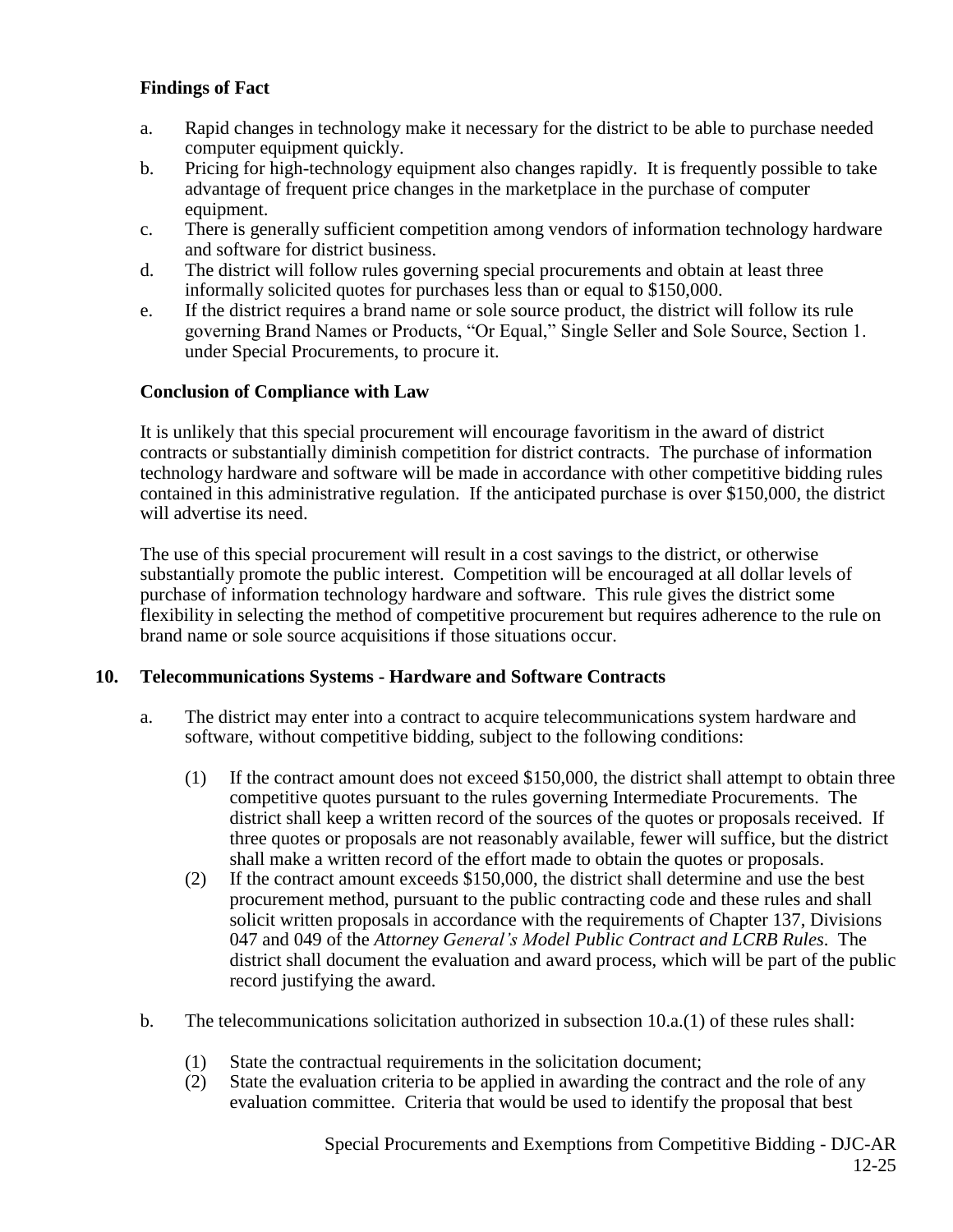meets the district's needs may include, but are not limited to, cost, quality, service and support, compatibility, product or system reliability, vendor viability and financial stability, operating efficiency and expansion potential;

- (3) State the provisions made for bidders or proposers to comment on any specifications which they feel limit competition; and
- (4) Be advertised in accordance with applicable provisions of the public contracting code.

# **Findings of Fact**

- a Rapid changes in technology make it necessary for the district to be able to purchase needed telecommunications hardware and software quickly.
- b. Since deregulation, there is generally adequate competition among vendors of telecommunication hardware and software to allow the district to make competitive purchases.
- c. Pricing for telecommunications hardware and software also changes frequently. It is important for the district to take advantage of price competition in the marketplace.
- d. The district will follow procedures governing special procurements and document reasonable efforts to obtain at least three informally solicited quotes for purchases over \$10,000 but less than or equal to \$150,000.
- e. If a purchase of telecommunications hardware or software is expected to cost more than \$150,000, the district will use a formal competitive bidding or proposal process in accordance with these rules and the *Attorney General's Model Public Contract and LCRB Rules*.
- f. There are also times when the district needs to purchase specific items that are compatible with current equipment. On these occasions, the district will follow its rule governing Brand Names or Products, "Or Equal," Single Seller and Sole Source, Section 1. under Special Procurements, to make the purchase.

# **Conclusion of Compliance with Law**

It is unlikely that this special procurement will encourage favoritism in the awarding of public contracts or substantially diminish competition for such contracts. The purchase of telecommunications hardware and software will be made in accordance with other competitive bidding rules herein. If the anticipated purchase is over \$150,000, the district will advertise its need.

The use of this special procurement will result in a cost savings to the district, or otherwise substantially promote the public interest. Competition will be encouraged at all dollar levels of purchase of telecommunications hardware and software. This rule gives the district some flexibility in selecting the method of competitive procurement but requires adherence to the rule on brand name or sole source acquisitions if those situations occur.

# **11. Telecommunications Services**

a. The district shall secure the most competitive, cost-effective telecommunications services of the quality needed to meet all service performance requirements while minimizing administrative and service delivery costs. The district will use routine purchasing procedures whenever possible, but if necessary, the district can consider alternative procurement methods in accordance with this rule.

The district will generally follow the normal competitive procurement processes in obtaining telecommunications services. This process will only be used if necessary where there is a lack of sufficient competition to furnish needed services.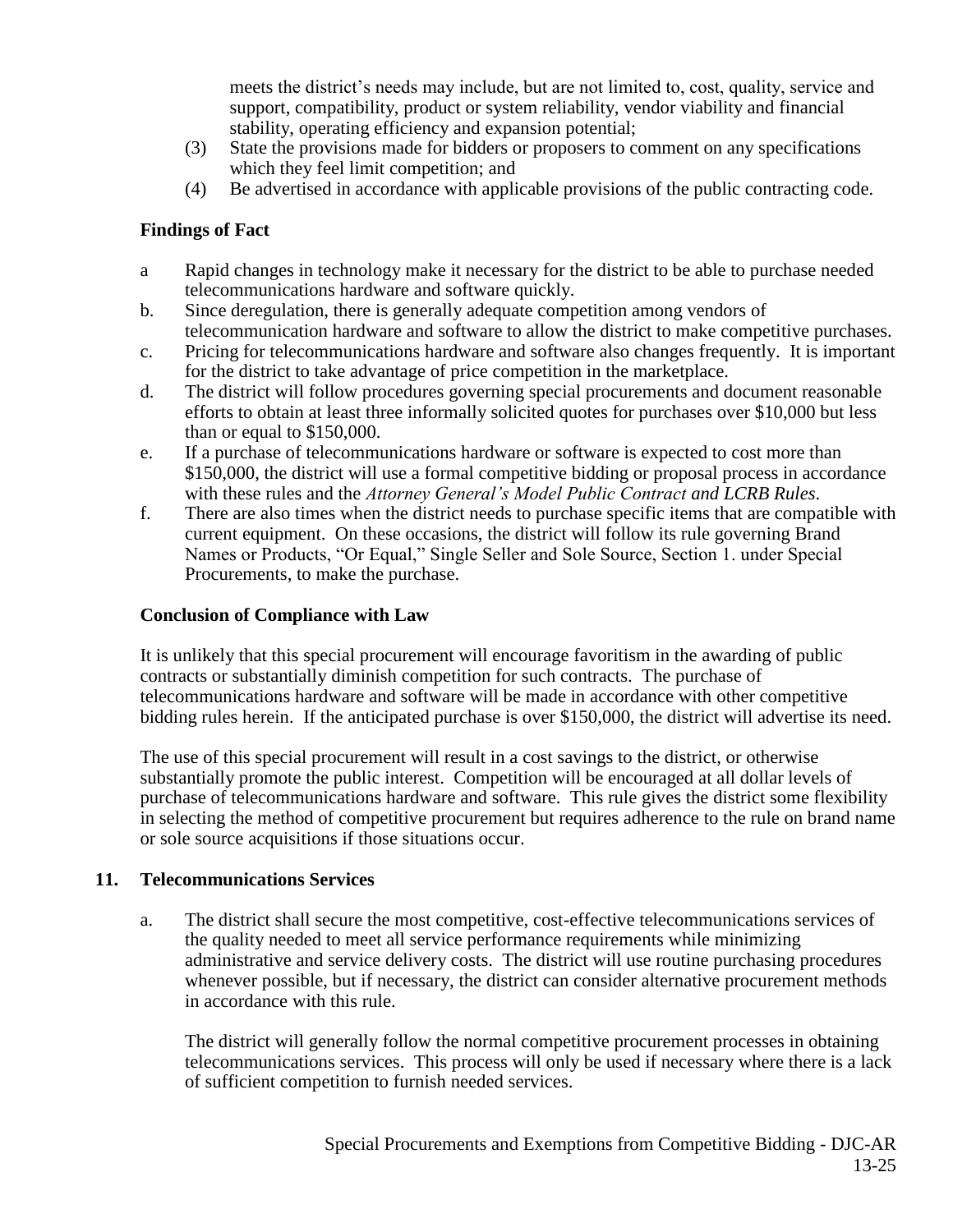- b. In determining the appropriate procurement method for telecommunications services, the district shall comply with the requirements of ORS 291.038 and determine whether competition exists. In determining whether competition exists, the district may consider the following factors:
	- (1) The extent to which alternative providers exist in the relevant geographic and service market; the greater area of Douglas County;
	- (2) The extent to which alternative services offered are comparable or substitutable in technology, service provided and performance. For example, if the district requires digital services, analog services are not comparable or substitutable. If the district requires fiber optic technology, then copper, microwave or satellite transmission technology may not be comparable or substitutable;
	- (3) The extent to which alternative providers can respond to the district's interest in consistency and continuity of services throughout its service area, volume discounts, equitable service for all users, centralized management and limiting district liability. For example, to be considered as the district's long-distance service provider, any longdistance service vendor must be able to meet, support and interface with the district's centralized automated billing requirements. The district must document for the record, its findings on these factors or any other factors used in determining whether competition exists. In developing its findings, the district may solicit the information either through informal telephone or written contacts or through a formal solicitation such as a RFP.
- c. If the district determines that competition does not exist in the area for the relevant service, the district may proceed to secure the service on a sole source basis, as described in the district's rule governing Brand Names or Products, "Or Equal," Single Seller and Sole Source, Section 1. under Special Procurements.

- a. Since deregulation, there is generally adequate competition among vendors of telecommunication services to allow the district to make competitive procurements.
- b. Since there is competition, price competition exists in the marketplace. It is important for the district to take advantage of existing competition.
- c. The district will follow its rules governing special procurements and document reasonable efforts to obtain at least three informally solicited quotes for purchases less than or equal to \$150,000. The district shall keep a written record of the sources of the quotes or proposals received. If three quotes or proposals are not reasonably available, fewer will suffice, but the district shall make a written record of the effort made to obtain the quotes or proposals.
- d. If a purchase of service is expected to cost more than \$150,000, the district will use a formal competitive bidding or proposal process in accordance with these rules and the *Attorney General's Model Public Contract and LCRB Rules*.
- e. There may be occasions where there is limited competition that can furnish telecommunications services of the quality and extent required by district operations. In such instances, the district will follow this rule and also its rule governing Brand Names or Products, "Or Equal," Single Seller and Sole Source, Section 1. under Special Procurements, to procure needed services from the sole source.

#### **Conclusion of Compliance with Law**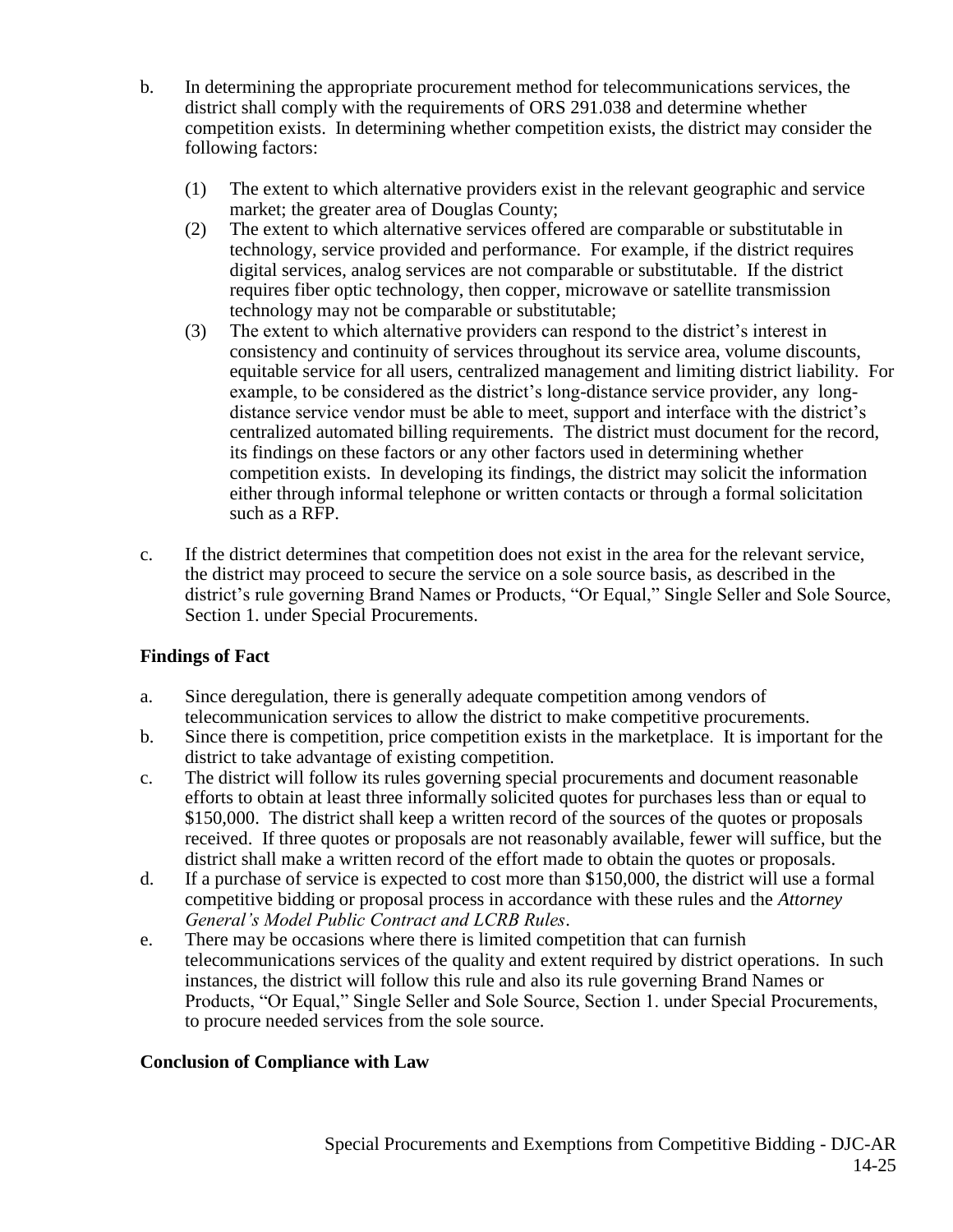It is unlikely that this special procurement will encourage favoritism in the awarding of public contracts or substantially diminish competition for such contracts. Routinely, the purchase of telecommunications services will be made in accordance with other competitive bidding rules contained in this administrative regulation. If the anticipated purchase is over \$150,000, the district will advertise its need, issue a written solicitation document and invite written bids or proposals to be furnished in response.

There may be circumstances, however, where sufficient competition does not exist in the relevant geographic and service market area. In such cases, the district will follow this rule in determining whether sufficient competition exists to make a competitive procurement.

The use of this special procurement will result in a cost savings to the district, or otherwise substantially promote the public interest. Competition will be encouraged at all dollar levels of purchase of telecommunications hardware and software. This rule gives the district some flexibility in selecting the method of competitive procurement but requires adherence to the rule on brand name or sole source acquisitions if those situations occur. The rule also states the steps to be taken to document situations where sufficient competition may not exist and a sole source purchase needs to be made.

# **12. Hazardous Material Removal; Oil Cleanup**

- a. The district may enter into public contracts without competitive bidding, regardless of a dollar amount, when ordered to clean up oil or hazardous waste pursuant to the authority granted to the Oregon Department of Environmental Quality (DEQ) under ORS Chapter 466, especially ORS 466.605 through 466.680. In exercising its authority under this exemption, the district shall:
	- (1) To the extent reasonable under the circumstances, encourage competition by attempting to make informal solicitations or to obtain informal quotes from potential suppliers of goods and services;
	- (2) Make written findings describing the circumstances that require the cleanup or maintain a copy of the DEQ order for the cleanup;
	- (3) Record the measures taken under A.1. of this rule to encourage competition, the amount of the quotes or proposals obtained, if any, and the reason for selecting the contractor to whom award is made.
- b. The district shall not contract pursuant to this special procurement in the absence of an order from the DEQ to clean up a site which includes a time limit that would not allow the district to hire a contractor under normal competitive bidding procedures. Goods and services to perform other hazardous material removal or cleanup will be purchased in accordance with normal competitive bidding procedures as described in Board policy with this administrative regulation.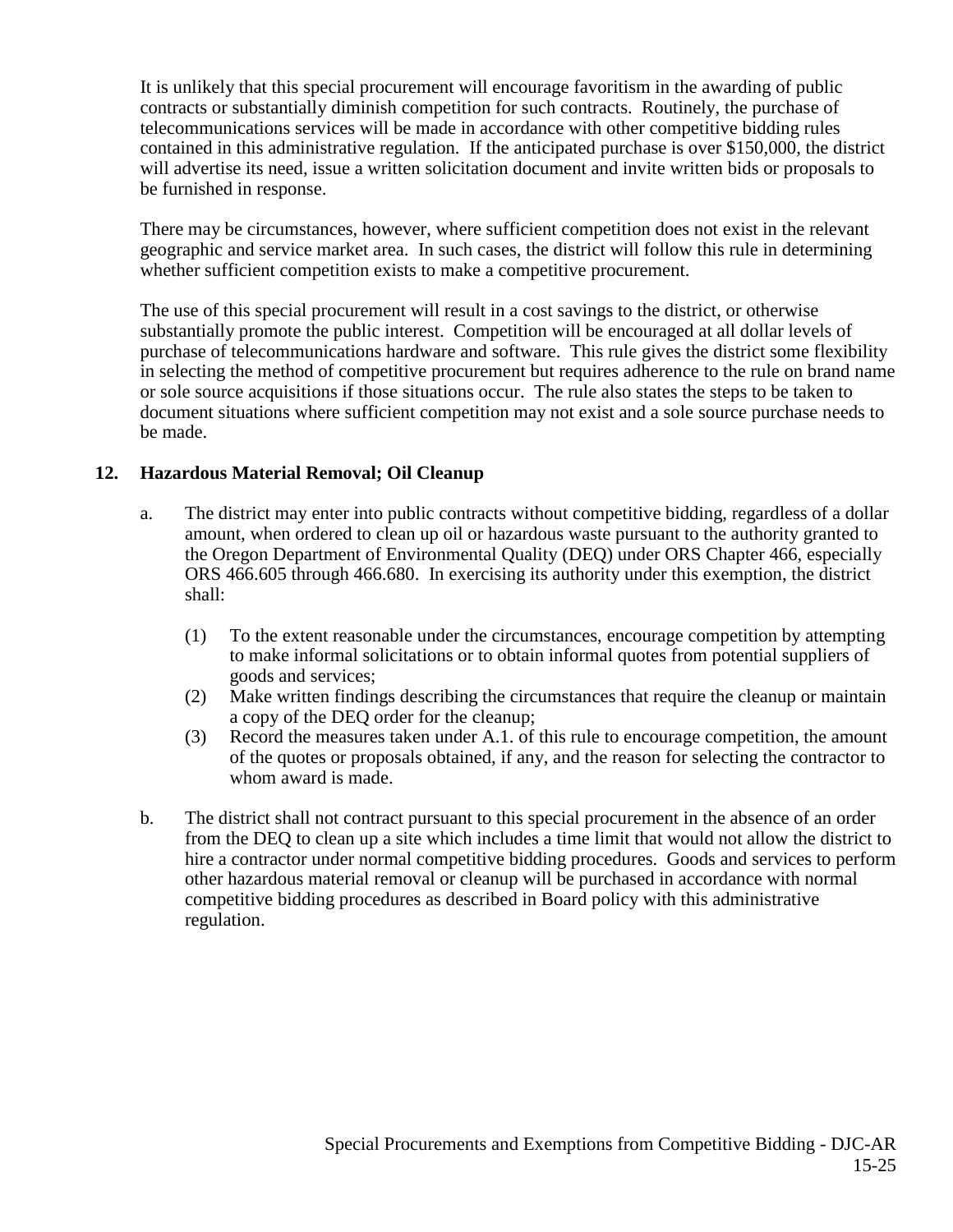- a. When the DEQ orders a public agency to remove or clean up hazardous material or oil, the public agency must respond within a very short time, which is stated in the DEQ order. This time period does not generally allow the agency to take the time necessary to solicit written bids or proposals for the work to be performed. The district would be liable for any delay in responding to DEQ orders to perform hazardous material removal or cleanup.
- b. This exemption will not be used in those situations where there is no DEQ order to remedy the situation. Routine competitive procurement methods will be used where there is no DEQ order to act immediately. The district maintains open lists of vendors who are interested in providing hazardous material removal and cleanup services. Whenever it needs hazardous material removal or disposal, the district makes use of these lists to solicit quotes, bids or proposals as needed, in addition to advertising the procurement as required.
- c. Cost savings are achieved through this exemption because the district can be liable for DEQ penalties and fines if it does not timely remove hazardous materials or oil as ordered. There is also serious risk in these situations, that property damage or personal injury could result if the district is slow to act.

#### **Conclusions of Compliance with Law**

It is unlikely that this special procurement will encourage favoritism in the awarding of public contracts or substantially diminish competition for such contracts as required by ORS 279B.085 (3)(a). If it is under DEQ order to act immediately, the district will still attempt to obtain competitive quotes for the work to be performed as it has the ability and time to do so. Unless the district is faced with the quasi-emergency situation of a DEQ order to remove or clean up hazardous waste or oil, it will follow normal competitive procedures to obtain these services.

The award of public contracts pursuant to this special procurement will result in a cost savings to the district in these situations, as required by ORS 279B.085 (3)(b), because the district must comply with the law and avoid and minimize risk to persons and property. Where possible, it will seek competitive quotes for the work to be performed and will award the contract to the lowest, responsive and responsible bidder.

#### **13. Renegotiation of Existing Contracts with Incumbent Contractors**

- a. The district may amend or renegotiate contracts with existing vendors, service providers or other parties subject to the limitations of this rule.
- b. The district has determined that value engineering, specialized expertise required, public safety and technical complexity, generally do not apply to this special procurement procedure.
- c. The renegotiated contract falls within a current special procurement procedure, but if not the LCRB must approve a separate special procurement.
- d. The district may renegotiate certain terms, but they must not unreasonably alter the scope of the original contract.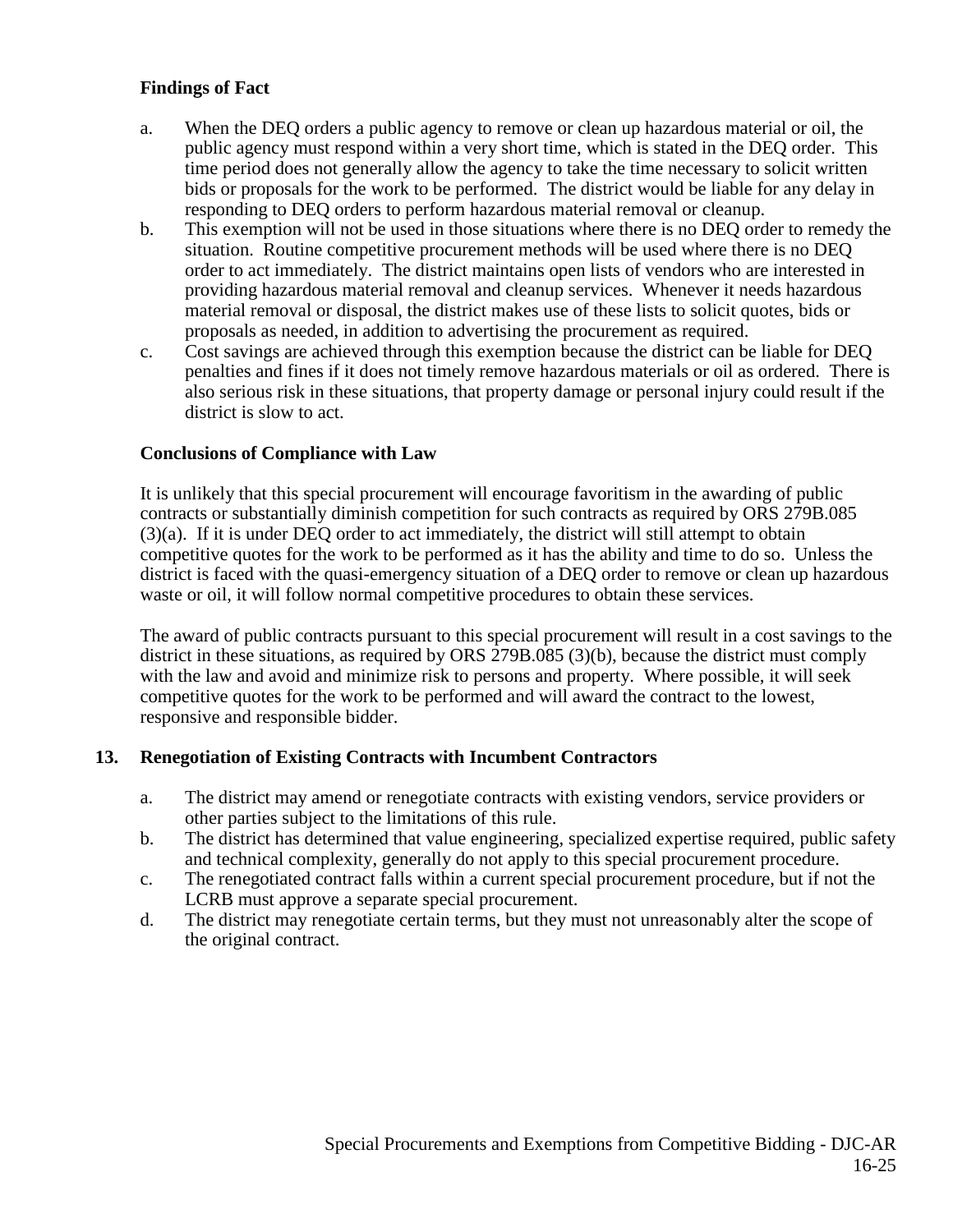- a. The LCRB may amend contracts when it is in the best interest of the district. The superintendent and/or other designee, acting on behalf of the LCRB, may renegotiate certain provisions, including:
	- (1) Price;
	- (2) Term;
	- (3) Delivery and shipping;
	- (4) Order size;
	- (5) Substitution;
	- (6) Warranties;
	- (7) On-line ordering systems;
	- (8) Price adjustments;
	- (9) Produce availability;
	- (10) Product quality;
	- (11) Reporting requirements; or
	- (12) Discounts.

Any contract amendment will be supported by legal consideration when necessary to validate the amended provision.

- b. The amended terms must be within a reasonable scope of the original contract, but not fundamentally alter the agreement or nature of goods or services. Districts may, however, request functionally equivalent substitutes for goods or services in the original contract.
- c. The contract as a whole must be more favorable to the individual needs of the district to justify renegotiation. Cost may be a factor in determining what is a favorable change to the original contract, but the district may use factors other than cost that demonstrate that the amended contract is more favorable to the unique needs of the district.

#### **Conclusion of Compliance with Law**

This special procurement will not encourage favoritism or substantially diminish competition in awarding public contracts because it already exists as a contract awarded in compliance with the district's special procurement and public contracting code.

The awarding of contracts under this special procurement will result in cost savings to the district when it needs to renew its original contract with vendors, service providers or other parties, or otherwise substantially promote the public interest.

# *EXEMPTIONS FROM COMPETITIVE BIDDING*

All public contracts shall be based upon competitive bids or proposals, except the following:

- 1. Contracts which have been specifically exempted under ORS 279A.025 and 279C.335; and
- 2. Contracts covered by the class exemptions in the following set of rules developed pursuant to ORS 279C.335 (2) and (5) and based on Oregon Administrative Rules, Chapter 137, Divisions 6 through 9.

The Board, acting as the Local Contract Review Board (LCRB) for the district, has made the findings required by ORS 279C.330, ORS 279C.335 and ORS 279C.345, and determined that awarding a contract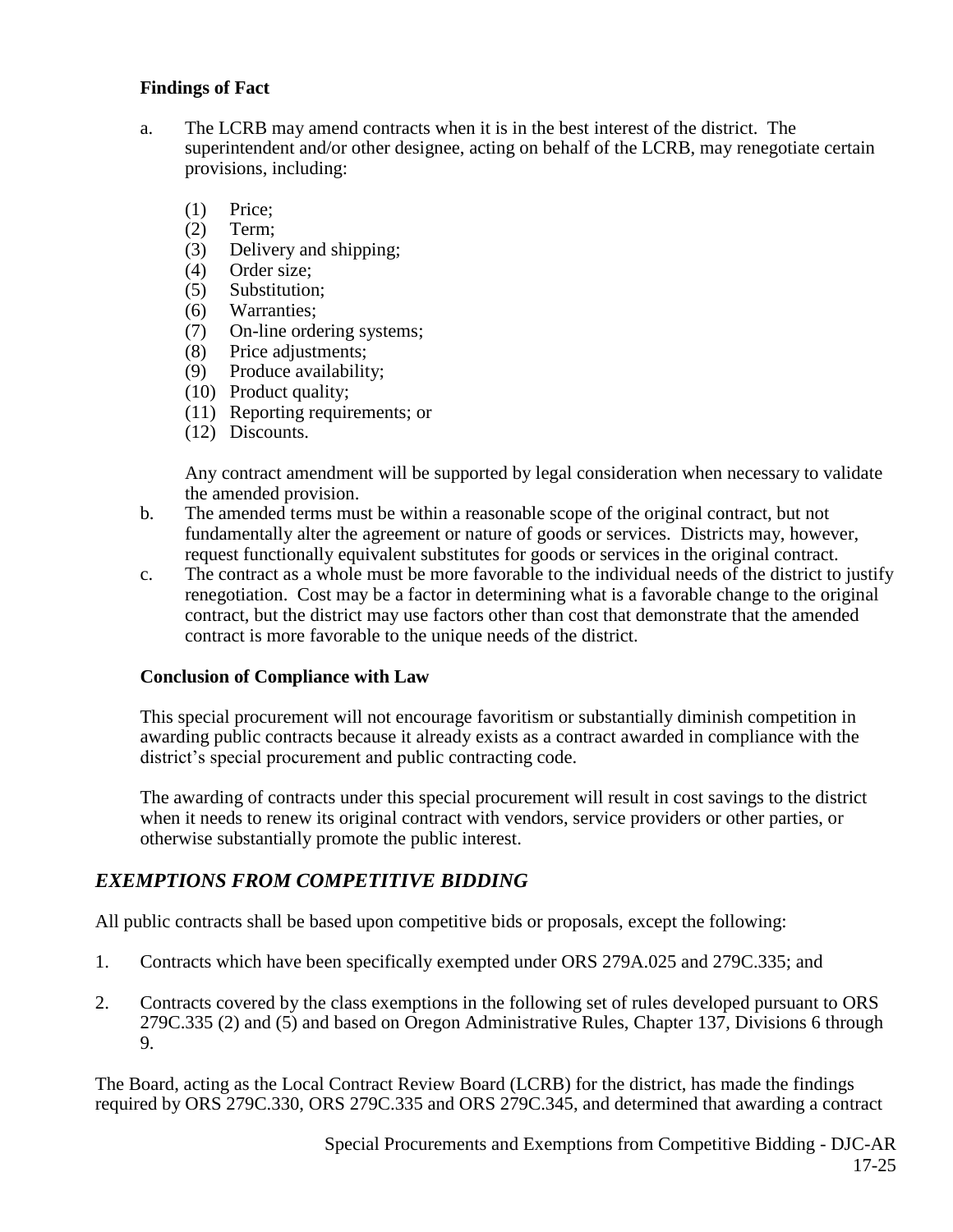under this exemption is unlikely to encourage favoritism or substantially diminish competition for the public contract and will likely result in a substantial cost savings and other substantial benefits to the district.

In approving a finding under this section, the local contract review board shall consider the type, cost and amount of the contract and, to the extent applicable to the particular public improvement contract or class of public improvement contracts, the following:

- 1. How many persons are available to bid;
- 2. The construction budget and the projected operating costs for the completed public improvements;
- 3. Public benefits that may result from granting the exemption;
- 4. Whether value engineering techniques may decrease the cost of the public improvement;
- 5. The cost and availability of specialized expertise that is necessary for the public improvement;
- 6. Any likely increases in public safety;
- 7. Whether granting the exemption may reduce risks to the district or the public that are related to the public improvement;
- 8. Whether granting the exemption will affect the sources of funding for the public improvement;
- 9. Whether granting the exemption will better enable the district to control the impact that market conditions may have on the cost of and time necessary to complete the public improvement;
- 10. Whether granting the exemption will better enable the district to address the size and technical complexity of the public improvement;
- 11. Whether the public improvements involves new construction or renovates or remodels an existing structure;
- 12. Whether the public improvement will be occupied or unoccupied during construction;
- 13. Whether the public improvement will require a single phase of construction work or multiple phases of construction work to address specific project conditions; and
- 14. Whether the district has or has retained under contract, and will use district personnel, consultants and legal counsel that have necessary expertise and substantial experience in alternative contracting methods to assist in developing the alternative contracting method that the district will use to award the public improvement contract and to help negotiate, administer and enforce the terms of the public improvement contract.

Only these findings are required for each class or individual contract exemption, unless the LCRB specifically excludes a finding or includes an additional finding.

Promulgation of these exemptions can only occur after public notification and a public hearing to receive testimony pertaining to the draft exemptions and findings, pursuant to ORS 279C.335.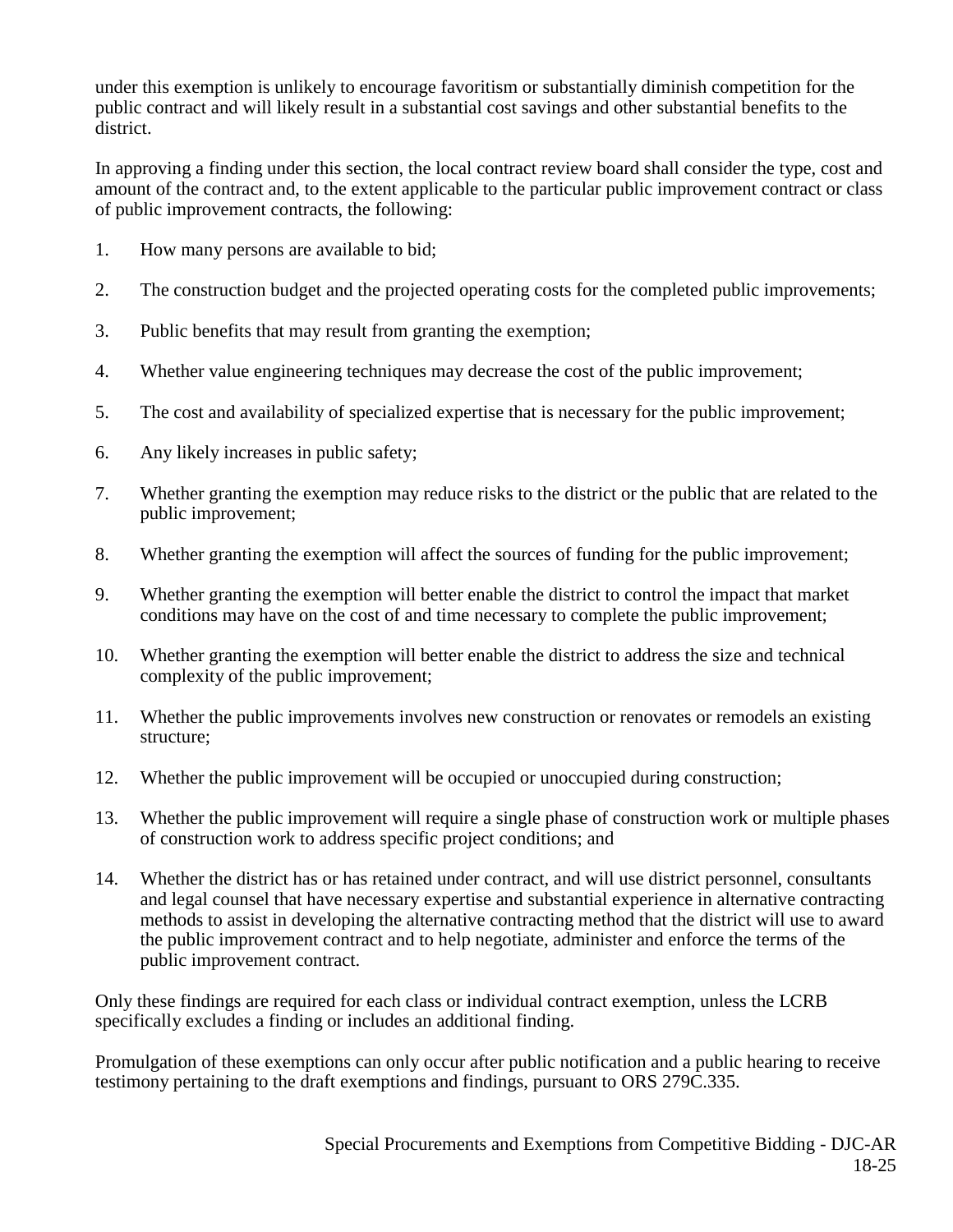# **1. Brand Names or Products, "Or Equal," Single Seller and Sole Source**

- a. The district may purchase brand names or products from a single seller or sole source without competitive bidding subject to the limitations of this rule.
- b. The district has determined that value engineering, specialized expertise required, public safety and technical complexity, generally do not apply to this exemption.
- c. Solicitation specifications for public contracts of the district shall not expressly or implicitly require any product of any particular manufacturer or seller except as expressly authorized in subsections d. and e. of this rule.
- d. The district may specify a particular brand name, make or product suffixed by "or equal," "or approved equal," "or equivalent," "or approved equivalent" or similar language if there is no other practical method of specification after documenting the procurement file with the following:
	- (1) A brief description of the solicitation(s) to be covered, including contemplated future purchases;
	- (2) Description of the brand name, mark or product to be specified; and
	- (3) A brand name specification may be prepared and used only if the district determines for a solicitation or class of solicitations that only the identified brand name specification will meet the needs of the district based on one or more of the following written determinations:
		- (a) The use of the brand name specification is unlikely to encourage favoritism in the awarding of public contracts or substantially diminish competition for public contracts; or
		- (b) Specification of the brand name, mark or product would result in substantial cost savings to the district; or
		- (c) There is only one manufacturer or seller of the product of the quality, performance or functionality required; or
		- (d) The efficient utilization of existing goods requires the acquisition of compatible goods and services.
	- (4) The district shall make reasonable effort to notify all known suppliers of the specified product and invite such vendors to submit competitive bids or proposals.
- e. The district may purchase a particular product or service available from only one source, after documenting the procurement file with the district's findings of current market research to support the determination that the product is available from only one seller or source. The district's findings shall include:
	- (1) A brief description of the contract or contracts to be covered, including contemplated future purchases;
	- (2) Description of the product or service to be purchased; and
	- (3) The reasons the district is seeking this procurement method, which shall include any of the following:
		- (a) That the efficient utilization of existing equipment, supplies or services requires the acquisition of compatible equipment, supplies or services; or
		- (b) That the goods or services required for the exchange of software or data with other public or private agencies are available for only one source; or
		- (c) That the goods or services are for use in a pilot or an experimental project; or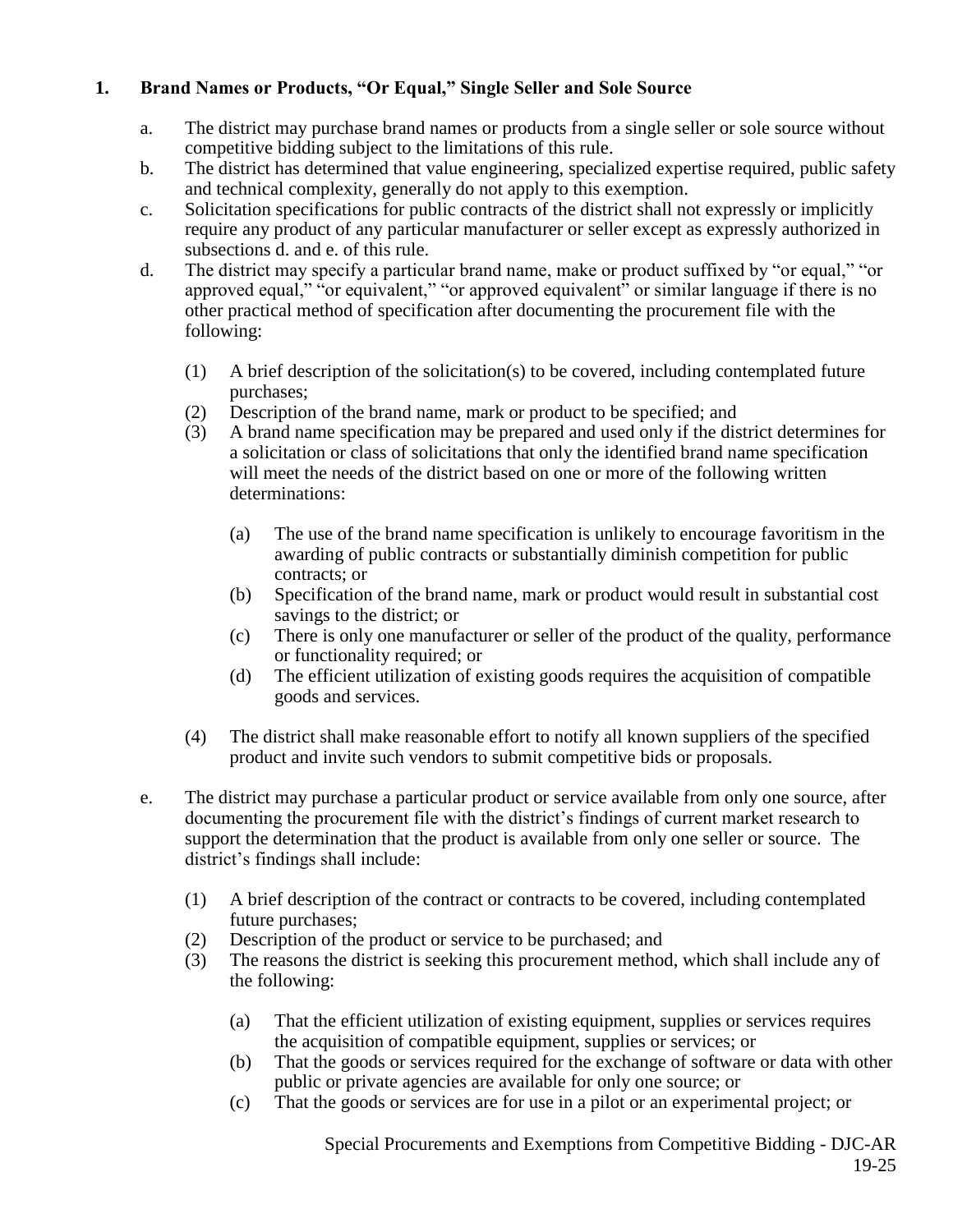- (d) Other findings that support the conclusion that the goods or services are available from only one source.
- (4) To the extent reasonably practical, the contracting agency shall negotiate with the sole source to obtain contract terms advantageous to the contracting agency.
- f. The district may specify a product or service available from only one manufacturer but available through multiple sellers, after documenting the procurement file with the following information:
	- (1) If the total purchase is over \$5,000 but does not exceed \$100,000, and a comparable product or service is not available under an existing state cooperative purchasing contract, competitive quotes shall be obtained by the district and retained in the procurement file; or
	- (2) If the amount of the purchase exceeds \$100,000, the product or service shall be obtained through competitive bidding unless a specific exemption is granted by the LCRB.
- g. If the district intends to make several purchases of the product of a particular manufacturer or seller for a period not to exceed five years, the district will so state in the solicitation file and in the solicitation document, if any. Such documentation shall be sufficient notice as to subsequent purchases. If the total purchase amount is estimated to exceed \$100,000, this shall be stated in the advertisement for bids or proposals.

# **Findings of Fact/Conclusion of Compliance with Law**

It is unlikely that this process will encourage favoritism in the award of public contracts or substantially diminish competition for such contracts, as required by ORS 279C.335 (2)(a).

This class exemption applies only to contracts under a limited dollar amount, and then, only after efforts to obtain competitive quotes are made, or other methods have been employed to ensure that competitive means are used if available. The district maintains open lists from which vendors are contracted for quotations. In addition, as required by ORS 279C.335 (2)(b) award of a public contract subject to the above described exemption should likely result in substantial cost savings or other substantial benefits to the district by virtue of the ability to reduce solicitation costs when it is known that comparable products are not available, or when specifying another product solely to meet a competition requirement might lead to lower initial cost but longer lifetime cost.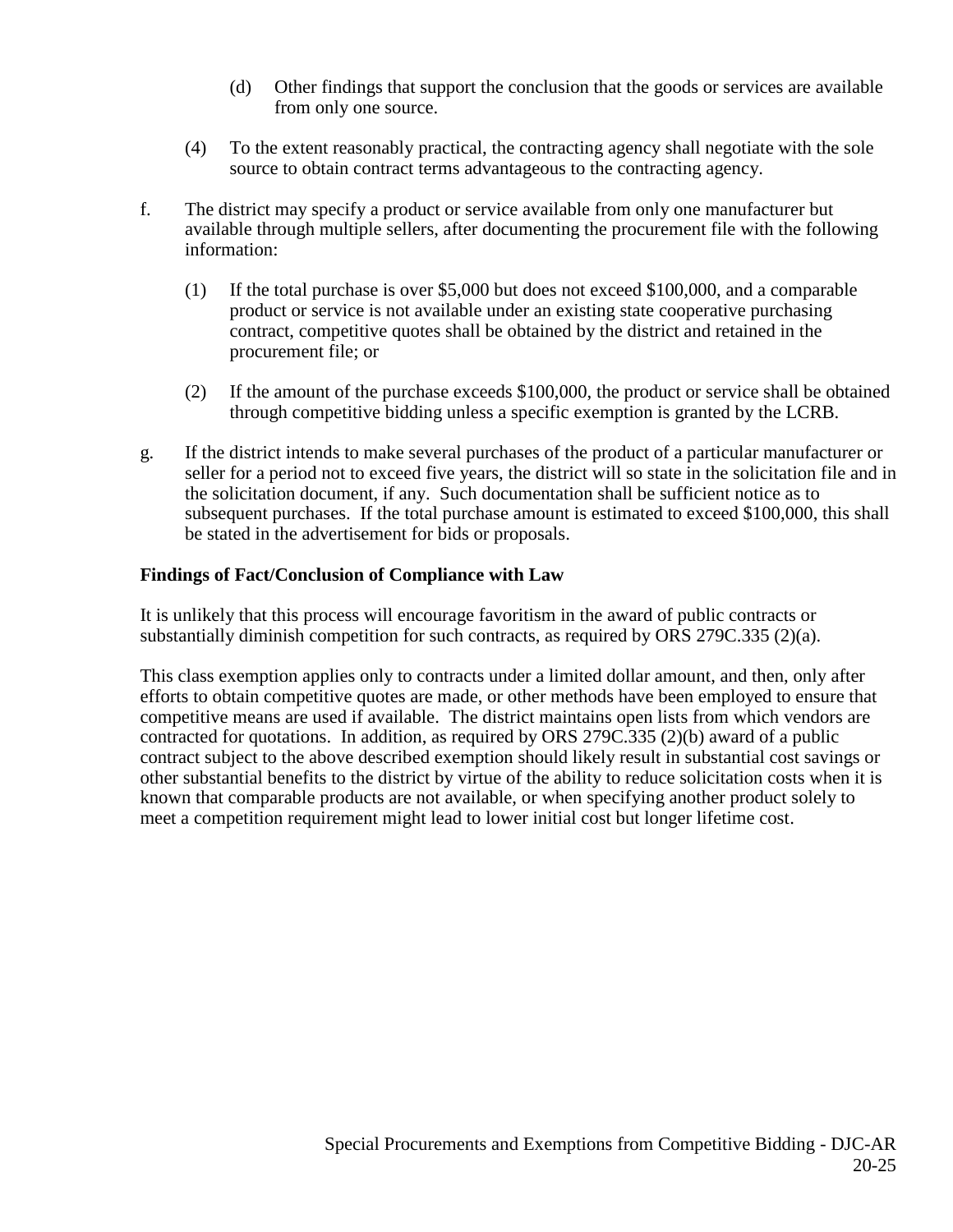# **2. Product Prequalification**

- a. When specific design or performance specifications must be met or such specifications are impractical to create or reproduce for a type of product to be purchased, the district may specify a list of approved or qualified products by reference to the prequalified product(s) of particular manufacturers or vendors in accordance with the following product prequalification procedure:
	- (1) The district will make reasonable efforts to notify all known manufacturers and vendors of competing products of the district's intent to compile a list of prequalified products. The notice will explain the opportunity manufacturers and vendors of competing products will have to apply to have their product(s) included on the district's list of prequalified products. At its discretion, the district may provide notice by advertisement in a trade paper of general statewide circulation or other appropriate trade publication; or instead of advertising, the district may provide written notice to those manufacturers and vendors appearing on the appropriate list maintained by the district; and
	- (2) The district will accept manufacturer and vendor applications to include products in the district's list of prequalified products up to 15 calendar days prior to the initial advertisement for bids or proposals for the type of product to be purchased, unless otherwise specified in the advertisement or in the district's written notice.
- b. The district has determined that special expertise required, generally, does not apply to this rule.
- c. If the district denies an application for inclusion of a product on its list of prequalified products, the district shall promptly provide the applicant with a written notice of the denial and include the reason for denial. The applicant may submit a written appeal within 7 calendar days to the district business manager to request review and reconsideration of the denial.

# **Findings of Fact**

a. There are occasions when the district needs to establish a list of prequalified products before it invites bids or proposals to furnish the products. The district may have a specific performance or design need, but it is impractical for the district to create a specification for the type of products to be purchased. An example is audiovisual equipment. There is a tremendous variety of audiovisual products offered in the market. The equipment technology is complex and constantly changing. It would be very burdensome and time consuming for the district to generate nonbrand name, generic performance specifications for such equipment every time it wants to make a purchase.

Also, competition would be poorly served because bidders and proposers would not know in advance whether their offered product would meet the general specification substantially enough to be considered a responsive offer. The decision to make an award would be slow, because each product offered would have to be analyzed against the district's specification. Slowdown in the award process affects both bidders, who are asked to hold their bids open until award is made, and district programs, because staff are not able to order the equipment they need until the contract is awarded.

In this case, it might be more cost effective and efficient for the district to prequalify products and establish a list of approved products before invitations to bid are sent out. The prequalification process can be done some time before the need for a new contract. Once the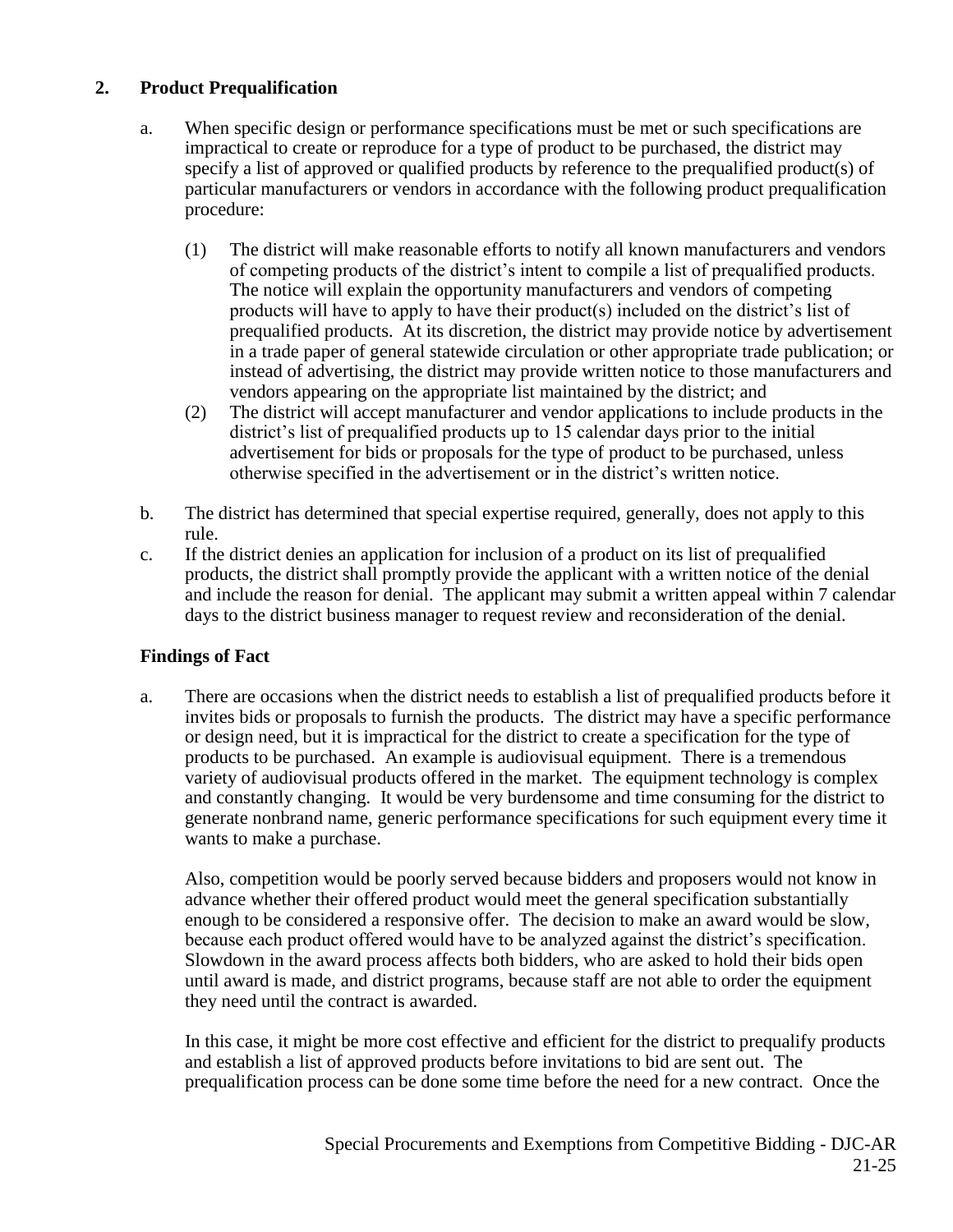prequalified product list is established, the bidding and contract award process can go quickly and smoothly.

- b. A second occasion when prequalification of products will be useful is when the specific design or performance specifications for a product are so exacting that the district must have time to carefully consider what is offered in the market that may or may not meet the specifications and, if necessary, reconsider its options before issuing an invitation to bid.
- c. This rule sets out a process of prequalification which requires the use of advertisement or other appropriate means to notify vendors of competing products of their opportunity to submit items for prequalification. The district maintains vendor mailing lists which are open to all interested vendors. The district uses these lists routinely to notify vendors of its intentions to prequalify products or to invite bids on products.
- d. This includes a 15-day time limit between the closure of a prequalification list and a related invitation to bid. This time factor ensures that vendors have a reasonable time to apply to include their products on a prequalified product list.
- e. Subsection c. of this rule provides vendors with an appeal process to follow if their application for prequalification is denied.

# **Conclusion of Compliance with Law**

Where prequalification of products is appropriate, it is unlikely that this exemption will encourage favoritism in the awarding of public contracts or diminish competition for such contracts as required by ORS 279C.335 (2)(a). There are several safeguards in the rule to prevent this, including notice, advertising, time and appeal process requirements to ensure that vendors are given a fair and open opportunity to participate in the prequalification process.

The prequalification of products process is a time-consuming effort for the district. It is not a shortcut procurement method. The district would use this method only after balancing cost-saving considerations, such as the ability of the district to create or generate nonbrand name generic specifications for types of products or the need for lengthy product evaluation prior to a contract award. If the prequalification method is chosen, it will likely result in a substantial cost savings and other substantial benefits to the district as required by ORS 279C.335 (2)(b) because the normal method of product selection is too cumbersome and costly to pursue.

# **3. Requirements Contracts (Blanket Purchase Orders, Price)**<sup>3</sup>

- a. The business manager, on behalf of the district, may establish requirements contracts for the purposes of minimizing paperwork, achieving continuity of product, securing a source of supply, reducing inventory, combining district requirements for volume discounts, standardization among schools and departments and reducing lead time for ordering.
- b. The district has determined that value engineering, specialized expertise required and technical complexity, generally, do not apply to this rule.
- c. The district may enter into a requirements contract (also known as a blanket purchase order or price agreement) whereby it is agreed to purchase goods or services for an anticipated need at a predetermined price or price discount from a price list, provided the contract is let by a competitive procurement process pursuant to the requirements of the public contracting code and these rules.

 $\overline{a}$ <sup>3</sup>The Oregon Procurement Information Network (ORPIN) allows authorized members to utilize the state's price agreement/contracts to purchase goods and services. Authorized ORCPP members can legally attach to a state price agreement and forego the competitive bid process. Access to hundreds of competitive price contracts for a wide variety of goods and services: vehicles, computers, furniture, copiers, fax machines, travel, pharmaceuticals, office products, etc., is available.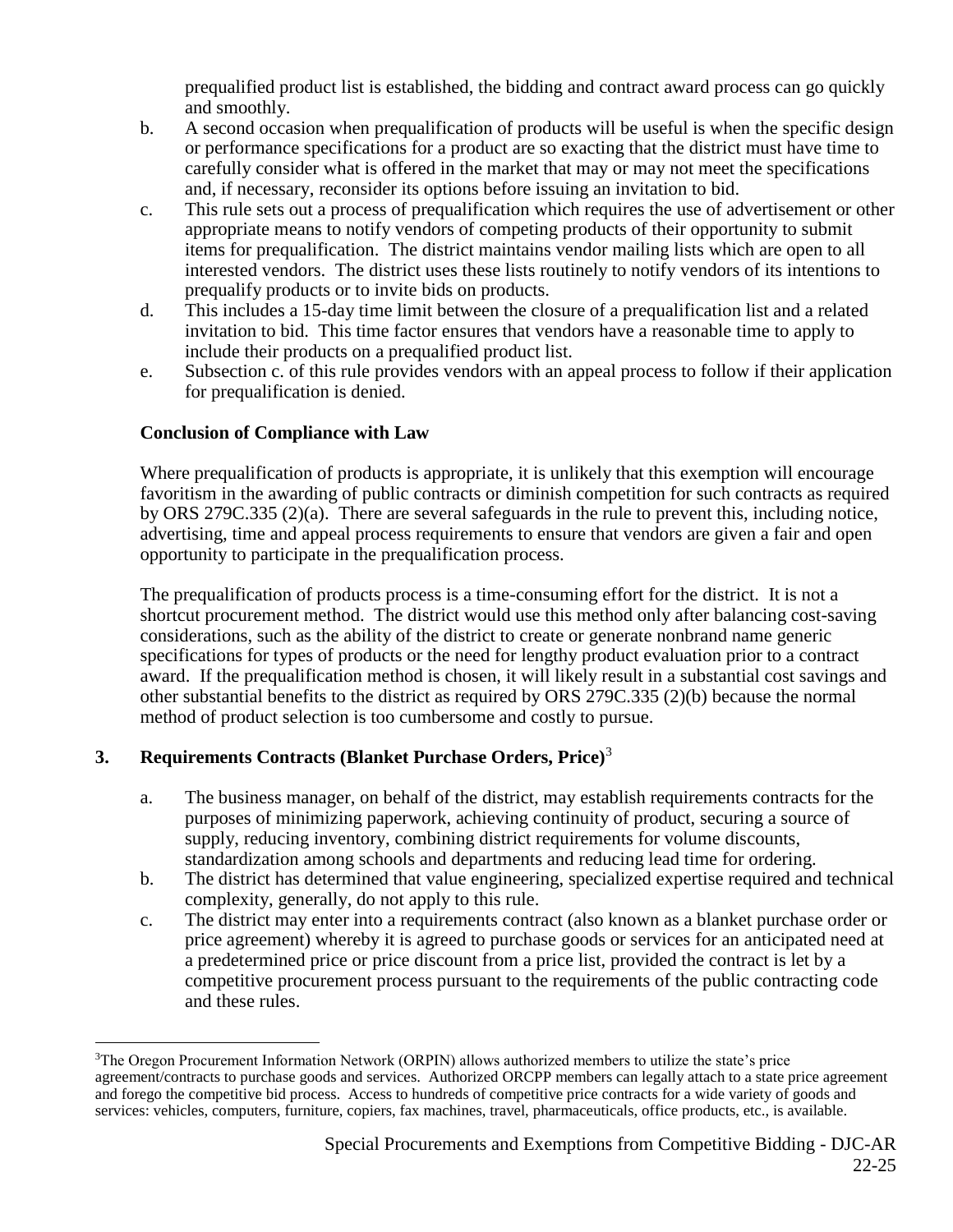- d. Once a requirements contract is established, schools and departments may purchase the goods and services from the awarded contractor without first undertaking additional competitive solicitation.
- e. Schools and departments shall use requirements contracts established by the district, unless otherwise specified in the contract, allowed by law or these rules or specifically authorized by the superintendent or designee.
- f. Under the authority of ORS 279A.025 and 279C.335, the district may use the requirements contracts entered into by another Oregon public agency when:
	- (1) The original contract met the requirements of the public contracting code; and
	- (2) The original contract allows other public agency usage of the contract; and
	- (3) The original public contracting agency concurs and this is documented by a written interagency agreement between the district and the agency.
- g. The term of any district requirements contract, including renewals, shall not exceed five years unless otherwise exempted pursuant to ORS 279C.335.

- a. This rule permits the district to enter into requirements contracts, in which the vendor agrees to provide specified goods and services over the term of the contract at the bid price or discount rate. A requirements contract is useful when the purchase of the goods or services are routine and repetitive. For example, school, building, office, custodial and facilities maintenance supplies are customarily purchased through requirements contracts.
- b. Requirements contracts are a common method of minimizing paperwork, achieving continuity of product, securing a source of supply, reducing inventory, obtaining volume discounts, standardizing usage among schools, buildings and departments and reducing lead time for ordering.
- c. The district establishes requirements contracts as a result of open competitive bidding or RFP processes, unless otherwise exempted.
- d. The district limits the term of a requirements contract, including all renewal options, to a maximum of five years before competitive rebidding must be done, unless otherwise exempted.
- e. The district may use the requirements contracts established by other public agencies, subject to certain conditions of state law, Board policy and administrative regulation.

# **Conclusion of Compliance with Law**

It is unlikely that this exemption will result in favoritism in the awarding of public contracts or diminish competition for such contracts, as required by ORS 279C.335 (2)(a). The district will only enter into requirements contracts which result from open competitive bidding processes. This condition applies also to the use of requirements contracts established by other public contracting agencies.

The awarding of district requirements contracts will likely result in a substantial cost savings and other substantial benefits to the district, as required by ORS 279C.335 (2)(b). It would be costly and inefficient to make routine, repetitive purchases of goods and services through individual transactions. Also, the guaranteed volume of a requirements contract allows the district to get better prices from bidders.

# **4. Waiver of Bid Security Requirements (Public Improvement Contracts under \$100,000)**

Special Procurements and Exemptions from Competitive Bidding - DJC-AR 23-25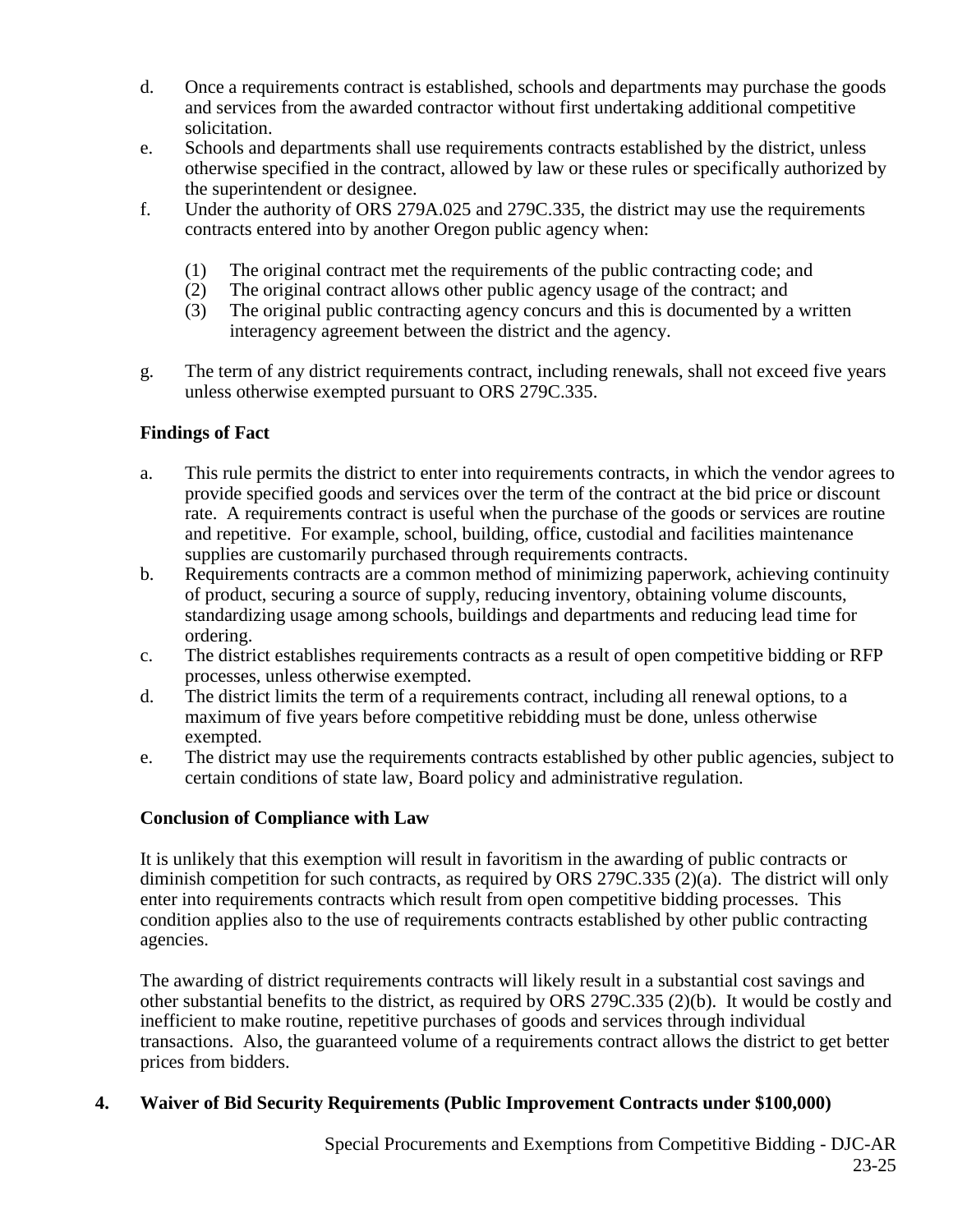The LCRB may, at its discretion, waive the bid security requirements of ORS 279C.390, if the amount of the contract for the public improvement is less than \$100,000. Although the bid security requirements of ORS 279C.390 are waived for public improvement contracts under \$100,000, the district may impose a bid or quote security requirements for projects under \$100,000, when deemed to be in the best interest of the district.

# **Findings of Fact/Conclusion of Compliance with Law**

This rule allows the LCRB to waive bid security requirements for certain public improvement contracts. Waiver of the bid security is provided for by statute without a requirement for findings.

#### **5. Waiver of Performance and Payment Security Requirements (Public Improvement Contracts under \$100,000)**

The LCRB may, at its discretion, waive the performance/payment security requirements of ORS 279C.390 if the amount of the contract for the public improvement is less than \$100,000. Although the performance/payment security requirements of ORS 279C.390 are waived for public improvement contracts less than \$100,000, the district may impose a performance/payment security requirement for projects less than \$100,000 when deemed to be in the best interest of the district.

# **Findings of Fact/Conclusion of Compliance with Law**

This rule allows the LCRB to waive performance/payment security requirements for certain public improvement contracts. Waiver of the performance/payment security is provided for by statute without a requirement for findings.

# **6. Projects with Complex Systems or Components**

- a. For contracts for public improvements with significant components that are inherently complex and are also complex to procure through competitive bid, the district may, at its discretion, use RFP competitive procurement methods subject to the conditions described in ORS 279C.400 and conditions enumerated in this exemption.
- b. Definitions. For purposes of this exemption only: "Complex Systems" are defined as those systems which incorporate the procurement of materials or other components which are difficult, if not impossible, to create in an "equal" specifications basis for competitive bid. Examples of such systems include but are not limited to, contracts for supplying and installing computerized controls for building heating, venting, air conditioning systems; and contracts for artificial surface outdoor multipurpose athletic fields. "Significant" is intended to mean something more than de minimus, but not necessarily the majority of the project as determined by cost.

# **Finding of Fact/Conclusion of Compliance with the Law**

It is unlikely that this exemption will encourage favoritism in the awarding of the public contracts or substantially diminish competition for such contracts as required by ORS 279C.335 (2)(a). Contracts for public improvements occasionally incorporate the procurement of systems, materials, or other components (complex systems) for which it is extremely difficult to design bid specifications. In these situations, utilization of a RFP process where each of the systems can be evaluated utilizing a number of factors, in addition to price, will likely result in substantial cost savings and other substantial benefits to the district as required by ORS 279C.335 (2)(b).